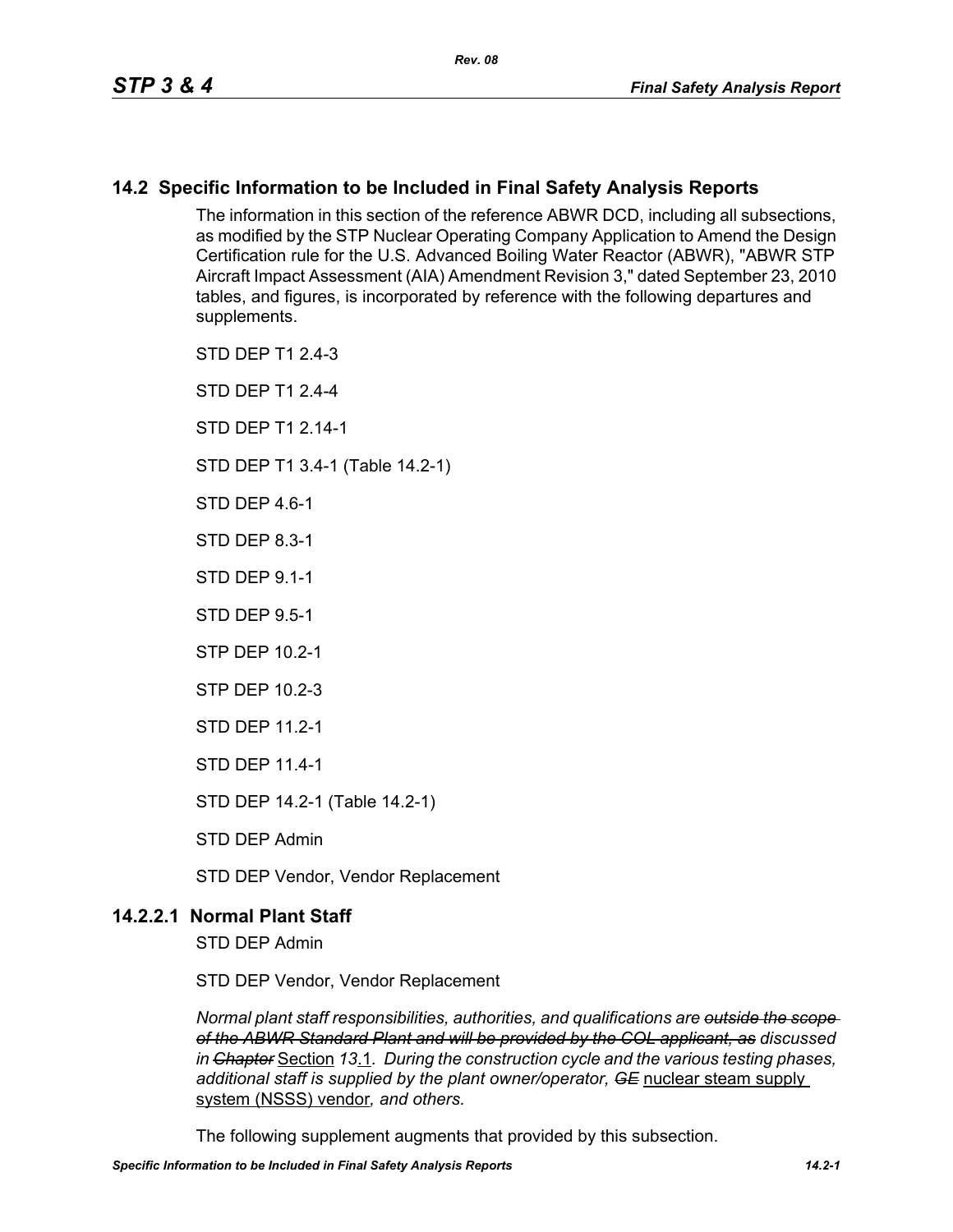The plant staff is involved in the initial plant test program in several capacities; including the review of preoperational and startup test procedures and results, performing as startup engineers and other direct participation in test activities. Plant staff will assume increasing responsibility for performing preventative and selected corrective maintenance activities on plant components when released from construction to the Startup Organization. Plant staff will be assigned to assist startup test engineers in performing tests and in operating permanent plant equipment which has been released from construction to the Startup Organization. Plant Operations directs the fuel loading and is responsible for the operation of the plant during initial startup testing. The duties and responsibilities of key plant staff are described in the STP Units 3 & 4 Startup Administrative Manual.

## **14.2.2.2 Startup Group**

STD DEP Vendor, Vendor Replacement

*It is likely that the startup group will also include an augmented staff of individuals from other concerned parties such as the NSSS vendor (GE), the architect-engineer, and the plant constructor. The normal plant staff will be included in as many aspects of the test programs as is practicable considering their normal duties in the operation and maintenance of the plant.*

## **14.2.2.3** *General Electric Company* **Nuclear Steam Supply System (NSSS) Vendor**

*The General Electric Company (GE)* NSSS vendor *is the supplier of the boiling water reactor (BWR) nuclear steam supply system (NSSS) and is responsible for generic and specific BWR designs. During the construction and testing phases of the plant cycle, GE* NSSS vendor *personnel are onsite to offer consultation and technical direction with regard to GE* NSSS vendor-*supplied systems and equipment. The GE* NSSS vendor *resident site manager is responsible for all GE* NSSS vendor-*supplied equipment disposition and, as the senior NSSS vendor representative onsite, is the official site spokesman for GE* the NSSS vendor*. He coordinates with the plant owner's normal and augmented plant staff for the performance of his duties, which include:*

- *(1) Reviewing and approving all test procedures, changes to test procedures, and test results for equipment and systems within the GE* NSSS vendor *scope of supply*
- *(2) Providing technical direction to the station staff*
- *(3) Managing the activities of the GE* NSSS vendor *site personnel in providing technical direction to shift personnel in the testing and operation of GE* NSSS vendor*-supplied systems*
- *(4) Liaison between the site and the GE San Jose* NSSS vendor *home office to provide rapid and effective solutions for problems which cannot be solved onsite*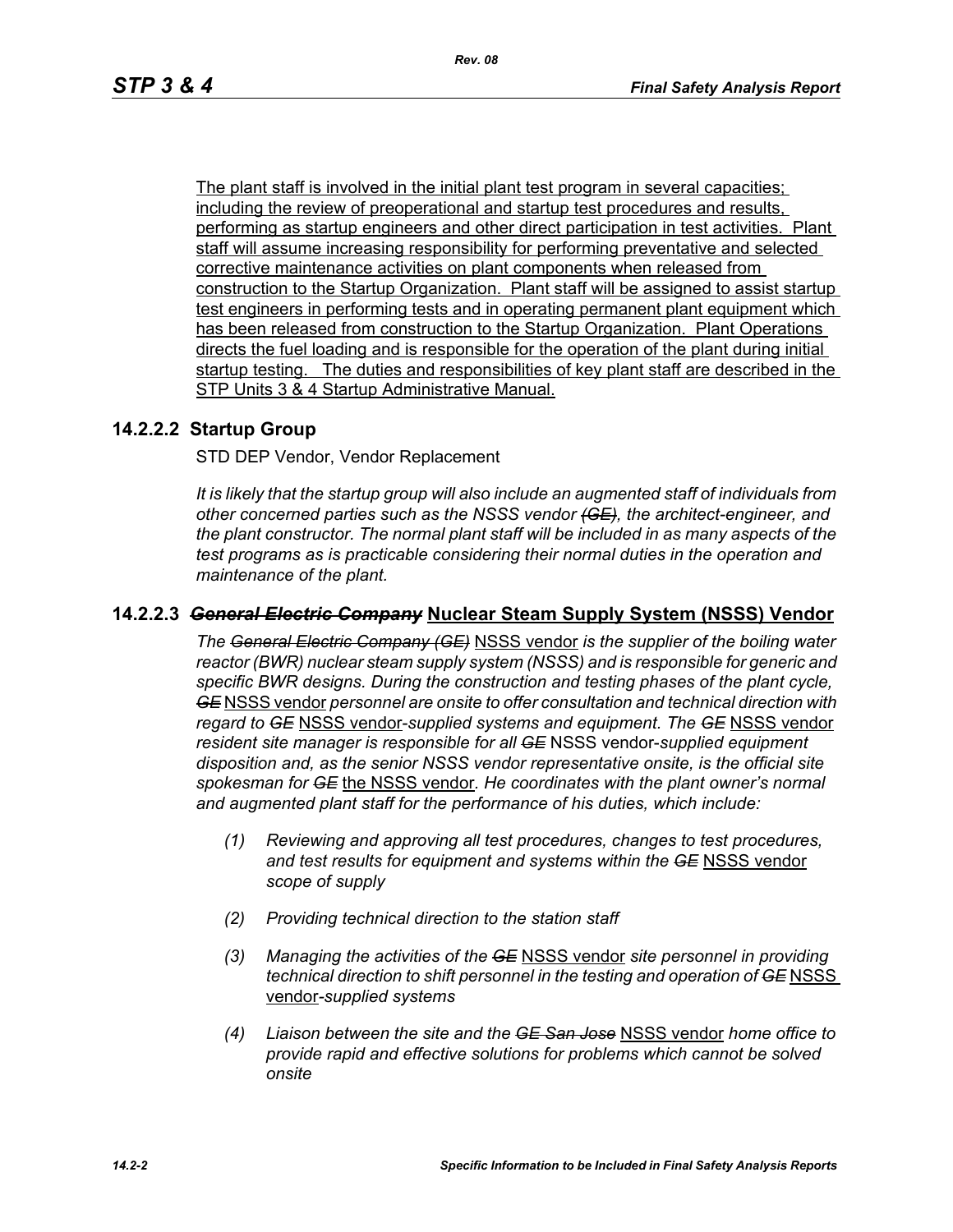*(5) Participating as a member of the Startup Coordinating Group (SCG) [Note: The official designation of this group may differ for the plant owner/operator referencing the ABWR Standard Plant design and SCG is used throughout this dicussion for illustrative purposes only.]*

## **14.2.2.5 Interrelationships and Interfaces**

*Effective coordination between the various site organizations involved in the test program is achieved through the SCG, which is composed of representatives of the plant owner/operator, GE* NSSS vendor*, and others. The duties of the SCG are to review and approve project testing schedules and to effect timely changes to construction or testing in order to facilitate execution of the preoperational and initial startup test programs.*

### **14.2.3 Test Procedures**

*Specifically, GE* the NSSS vendor *will provide the COL applicant with scoping documents (i.e., preoperational and startup test specifications) containing testing objectives and acceptance criteria applicable to its scope of design responsibility.*

## **14.2.5 Review, Evaluation, and Approval of Test Results**

*Individual test results are evaluated and reviewed by cognizant members of the startup group. Test exceptions or acceptance criteria violations are communicated to the affected and responsible organizations who will help resolve the issues by suggesting corrective actions, design modifications, and retests. GE* The NSSS vendor *and others outside the plant staff organization, as appropriate, will have the opportunity to review the results for conformance to predictions and expectations.*

### **14.2.7 Conformance of Test Program with Regulatory Guides**

STD DEP 9.5-1

*The NRC Regulatory Guides listed below were used in the development of the initial test program and the applicable tests comply with these guides except as noted. The applicable revisions of the regulatory guides listed below can be found in Table 1.8-20.*

*(10) Regulatory Guide 1.108—"Periodic Testing of Diesel Generators Used as Onsite Electric Power Systems at Nuclear Power Plants."* Regulatory Guide 1.9—"Selection, Design, Qualification, and Testing of Emergency Diesel Generator Units Used As Class 1E Onsite Electric Power Systems at Nuclear Power Plants."

## **14.2.8 Utilization of Reactor Operating and Testing Experience in the Development of Test Program**

STD DEP Vendor, Vendor Replacement

*Since every reactor/plant in a GE BWR product line is an evolutionary development of the previous plant in the product line (and each product line is an evolutionary development from the previous product line), it is evident that the ABWR plants have*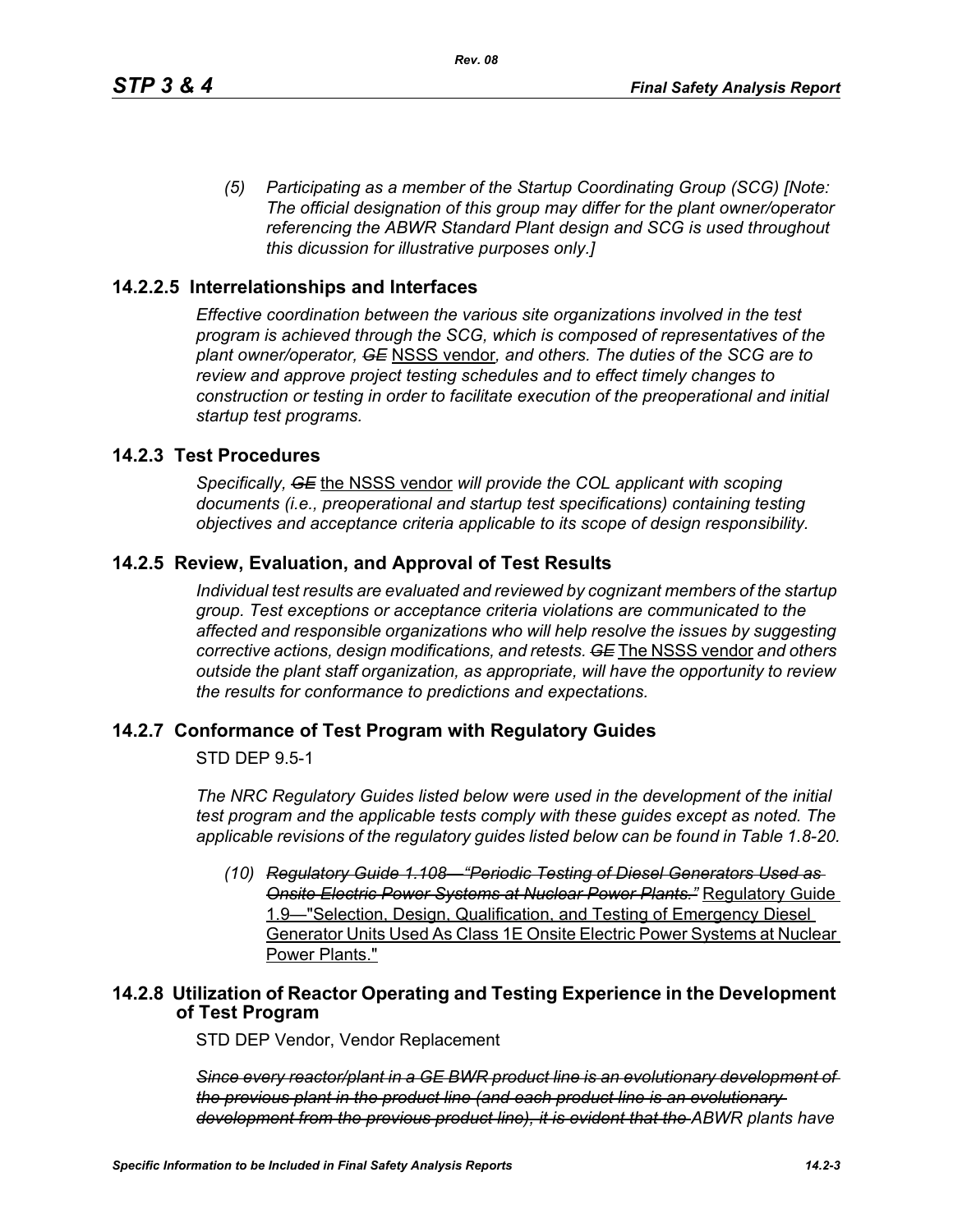*the benefits of experience acquired with the successful and safe startup of more than 30 previous BWR/1–6* and ABWR *plants. The operational experience and knowledge gained from these plants and other reactor types has been factored into the design and test specifications of GE* NSSS vendor*-supplied systems and equipment that will be demonstrated during the preoperational and startup test programs.*

## **14.2.11 Test Program Schedule**

The following supplement addresses the COL License Information Item contained within the text of this subsection.

The schedule, relative to the initial fuel load date, for conducting each major phase of the initial test program, including the timetable for generation, review and approval of procedures, testing and analysis of results will be provided to the NRC 6 months prior to commencement of the initial test program. (COM 14.2-1)

## **14.2.12 Individual Test Descriptions**

## **14.2.12.1 Preoperational Test Procedures**

STD DEP Vendor, Vendor Replacement

*Specific testing to be performed and the applicable acceptance criteria for each preoperational test will be documented in detailed test procedures to be made available to the NRC approximately 60 days prior to their intended use. Preoperational testing will be in accordance with the detailed system specifications and associated equipment specifications for equipment in those systems (provided as part of scoping documents to be supplied by GE* the NSSS vendor *and others as described in Subsection 14.2.3).*

## **14.2.12.1.3 Recirculation Flow Control System Preoperational Test**

STD DEP T1 3.4-1

*(2) Prerequisites*

*The construction tests have been successfully completed, and the SCG has reviewed the test procedure and approved the initiation of testing. The following systems* and functions *shall be available, as needed, to support the specified testing and the corresponding system configurations: Reactor Recirculation System, Feedwater Control System, Steam Bypass and Pressure Control System, Electric Power Distribution System/instrumentation and control power supply, Process Computer System* Plant Computer Functions, *Reactor Water Cleanup System, CRD System, RCIS, Neutron Monitoring System, Automatic Power Regulator System, Condensate and Feedwater System and Reactor Protection System.*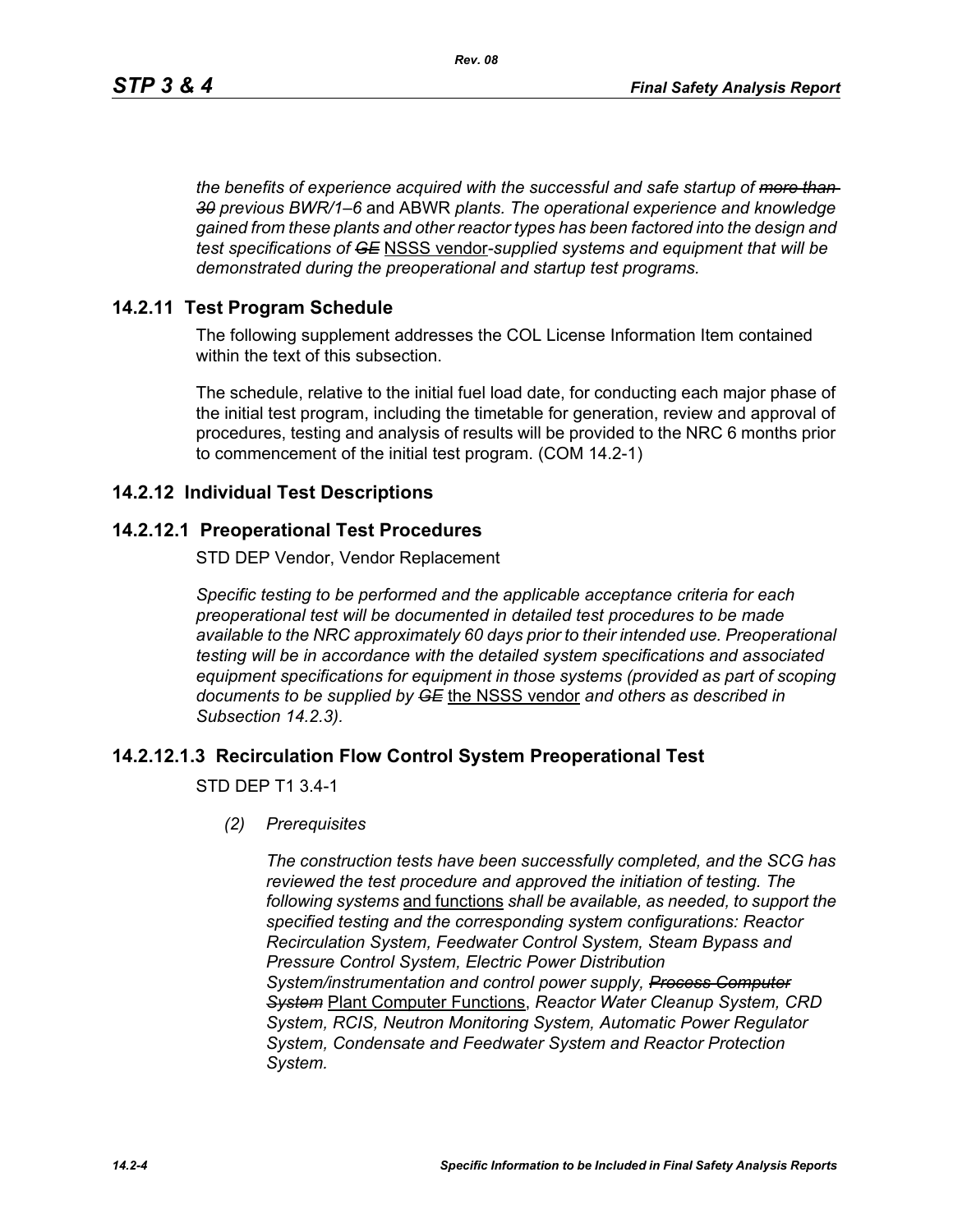## **14.2.12.1.4 Feedwater Control System Preoperational Test**

*(2) Prerequisites*

*Appropriate instrumentation and control power supply, Turbine Control System, Reactor Recirculation Flow Control System, Condensate and Feedwater System, Process Computer System* Plant Computer Functions*, Reactor Water Cleanup System, RCIC System,* and *Nuclear Boiler System and Multiplexing System shall be available and operational to support the performance of this test.*

## **14.2.12.1.8 Residual Heat Removal System Preoperational Test**

STD DEP T1 2.4-4

*(2) Prerequisites*

*Reactor Building Cooling Water System, Instrument Air System, Fuel Pool Cooling and Cleanup System, Leak Detection System, RCIC System, Suppression Pool Water System, Nuclear Boiler System, Process Computer System, Electric Power Distribution System, Process Computer System* Plant Computer Functions *and other required interfacing systems shall be available, as needed, to support the specified testing and the appropriate system configurations. Additionally, RHR pump suctionline shall be installed with a 50% plugged temporary strainer throughout the test.*

## **14.2.12.1.9 Reactor Core Isolation Cooling System Preoperational Test**

STD DEP T1 2.4-3

*(3) General Test Methods and Acceptance Criteria*

*The RCIC turbine shall be tested in accordance with the manufacturer's recommendations. Usually this involves the turbine first being tested while disconnected from and then while coupled to the pump.* 

- *(f) Satisfactory performance of the RCIC System during the following modes of operation. This test shall be performed using temporary steam supply, equipment, piping and instrumentation as necessary for the test:*
	- *(iv) Turbine quick start in response to the simulated automatic initiation signal with suction from the condensate storage pool and discharge via test return line to the condensate storage* suppression *pool. This test shall demonstrate proper system flow rate and time to rated flow and no malfunction in the system.*
- *(k) Proper operation of the barometric condenser condensate pump and vacuum pump.*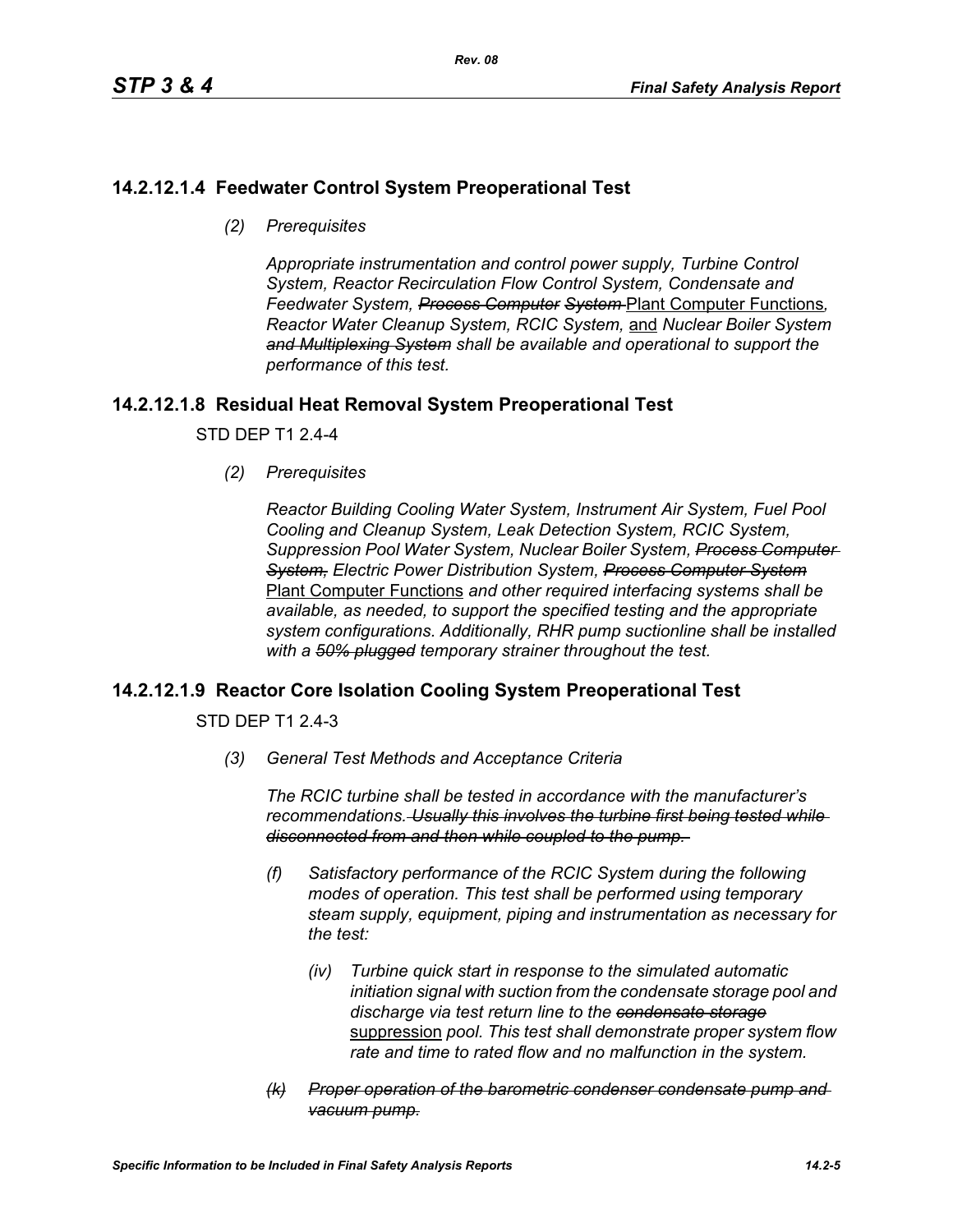## **14.2.12.1.10 High Pressure Core Flooder System Preoperational Test**

STD DEP T1 2.4-4

*(2) Prerequisites*

*The construction tests have been successfully completed, and the SCG has reviewed the test procedure and approved the initiation of testing. A temporary strainer shall be installed with 50% plugged in the pump suction throughout this test.*

## **14.2.12.1.11 Safety System Logic and Control Preoperational Test**

#### STD DEP T1 3.4-1

*(2) Prerequisites*

*The process computer* Plant Computer Functions *shall be available for displaying and logging, as required, the SSLC supplied parameters and fault identification and bypass status signals. Additionally, a dedicated diagnostic instrument surveillance test controller (STC)* equipment *shall be available and used as an aid in performing SSLC functional logic testing, including trip, initiation, and interlock logic.*

*(3) General Test Methods and Acceptance Criteria*

*The SSLC integrates the automatic decision making and trip logic functions associated with the safety action of several of the plants' safety-related systems. Such systems include the RPS, HPCF, RHR, RCIC, LDIS, and ADS. The SSLC is not so much a system itself, but is instead an assembly of the above mentioned safety-related systems signal processors designed and grouped for optimum reliability, availability and operability. The SSLC, therefore, shall be adequately tested during the preoperational phase testing of the associated systems, including the integrated LOPP/LOCA test. Provided the construction testing and the associated system preoperational testing has been successfully completed, as it related to proper operation of the SSLC, no specific additional testing should be necessary.*

*Operability of the SSLC functional logic from sensor input to driven equipment actuation shall be demonstrated during a series of overlap testing. This test shall demonstrate that the SSLC operates correctly as specified in Subsection 7.1.2.1.6 and applicable SSLC design and testing specification through the following testing:*

- *(a) Reactor Protection System (RPS)/MSIV Tests*
	- *(i) Setpoint validation (RMU to DTM), using input simulation and automatic self-test feature*
	- *(ii) Trip logic test of TLU* TLF*, using input simulation and automatic self-test feature*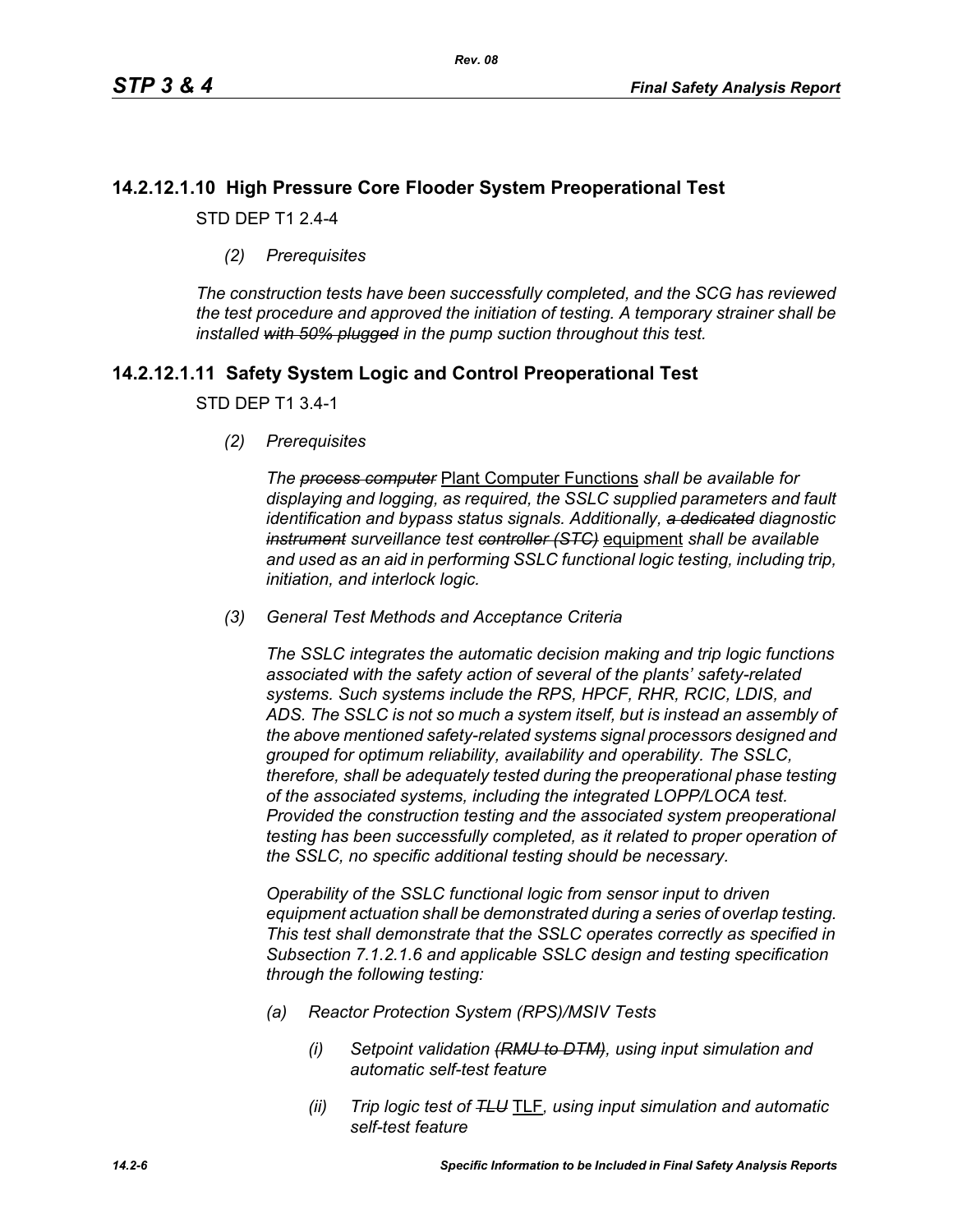- *(iii) Divisional RPS trip test, by manually actuating divisional trip test switch*
- *(iv) Manual Scram Test (RPS), by actuating manual scram switches*
- *(v) MSIV test close, by manually operating test close switches*
- *(vi) Divisional MSIV isolation test, by manually actuating divisional isolation test switches*
- *(b) Engineered Safety Features (ESF) Actuation System Tests*

*Rev. 08*

- *(i) Setpoint validation, using input simulation and automatic self-test feature*
- *(ii) Trip logic test of SLU* SLF*, using input simulation and automatic self-test feature*
- *(iii) Equipment operation, using input simulation or manual*
- *(c) Acceptability of the SSLC bypass functions, including division-ofsensor bypass and division-out-of-service bypass as specified by the appropriate SSLC system design specifications*
- *(d) Capability of the automatic self-test feature in verifying proper operation of the functional logic of each SSLC logic processor*
- *(e) Proper operation of fail-safe (de-energize-to-operate) design feature of SSLC upon loss of AC or DC power as described by the appropriate design specification*
- *(f) Correct functioning of the digital trip module (DTM)* function (DTF)*, trip logic unit (TLU)* function (TLF) *or safety system logic unit (SLU)* function (SLF) *in SSLC signal processing as described by the appropriate design-specification.*
- *(g) Proper annunciator action for trip of any channel, including annunciation display and reset functions.*

## **14.2.12.1.12** *Multiplexing System* **Data Communication Function Preoperational Test**

### STD DEP T1 3.4-1

*(1) Purpose*

*To verify proper functioning of the plant multiplexing system* data communications*, including both essential and nonessential (EMS and NEMS) subsystems* functions*.*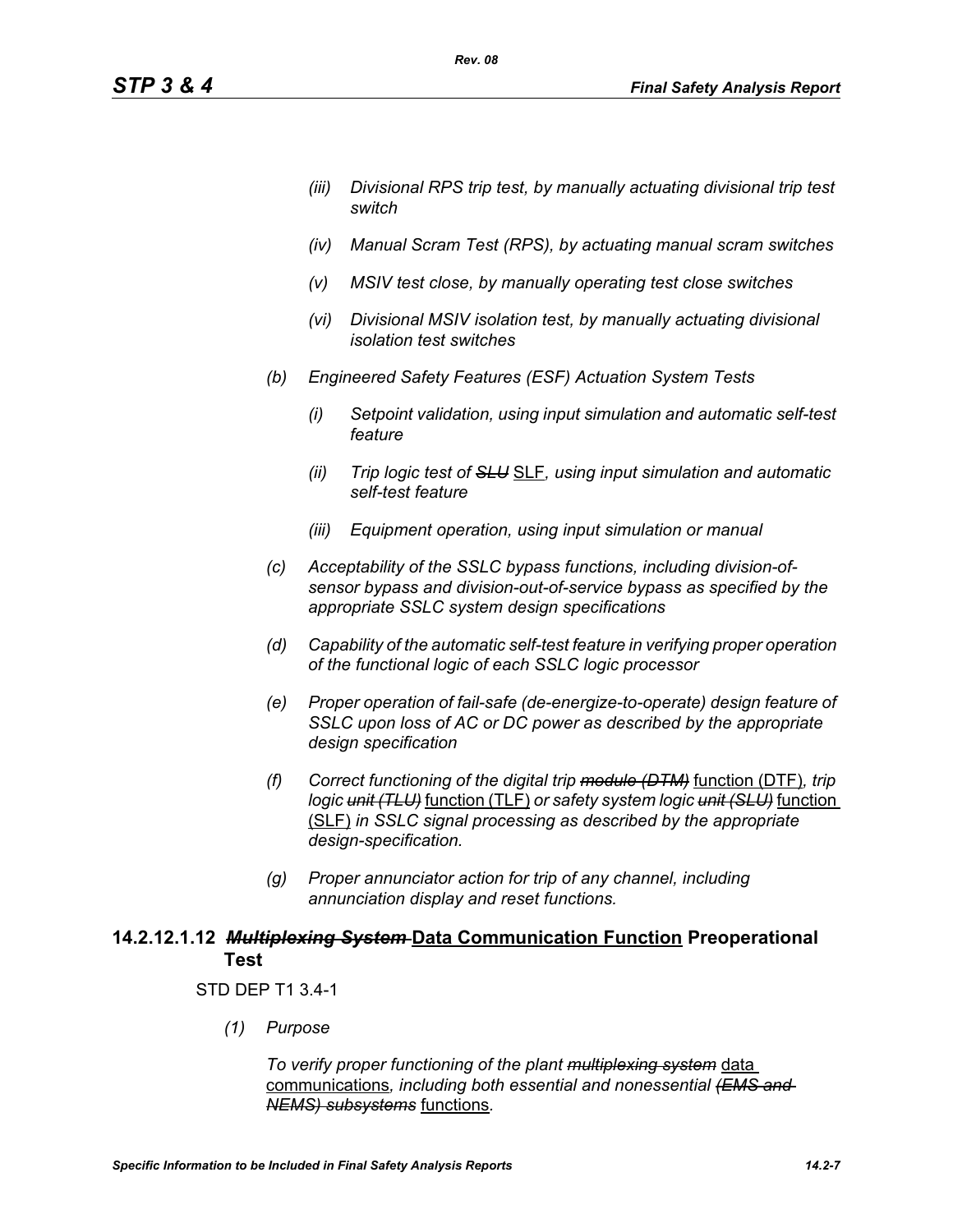### *(2) Prerequisites*

*The construction test have been successfully completed, and the SCG has reviewed the test procedure and approved the initiation of testing. The power supply, logic units (SSLC), and other component*s *(MCU, RMU, CMU) associated with the essential and non-essential multiplexing systems* data communications function *shall be operable. The interfacing systems' actuators, alarms, and displays which receive the processed control signals from the essential and non-essential multiplexing systems shall be operational. The data acquisition and communication software required to support the essential and non-essential multiplexing system* data communication *functions shall be available.*

#### *(3) General Test Method and Acceptance Criteria*

*Since this system* function provides the *is the primary communication interface between the various plant systems, it shall be adequately tested during the preoperational phase testing performed on those interconnected systems. The integrated hardware/software testing shall check the system functional performance and interface requirements as specified in the nonessential multiplexing system (NEMS) and essential multiplexing system (EMS) design specifications. The verification and validation (V&V) tests are performed to check the input signal coming from appropriately assigned input point and the output signal to the appropriately assigned signal points. This testing shall also check* test *the function of the redundant multiplexing system and the fail-safe function of both systems.* redundant data communication functions and their fail-safe function. *The capability of both warm and cold starts upon power interruption and automatic self-test function of the systems shall also be demonstrated to meet the design requirements. Additionally, after the above verification, the validated essential multiplexing system shall be checked for final validation during integrated EMS/SSLC testing as part of the SSLC preoperational test (Subsection 14.2.12.1.11). Testing shall include confirmation of every multiplexed sensor signal for accuracy, and functional requirements of control, interlock or display as specified in the documents of the system*s *integrated within the SSLC* or PICS*.*

## **14.2.12.1.13 Leak Detection and Isolation System Preoperational Test**

STD DEP T1 2.14-1

- *(2) Prerequisites*
	- *(k) Other auxiliary systems (e.g., PRM, RD, RCW, HNCW, HVAC, ACS, FCS, SPCU, etc.) associated with the LDS functions*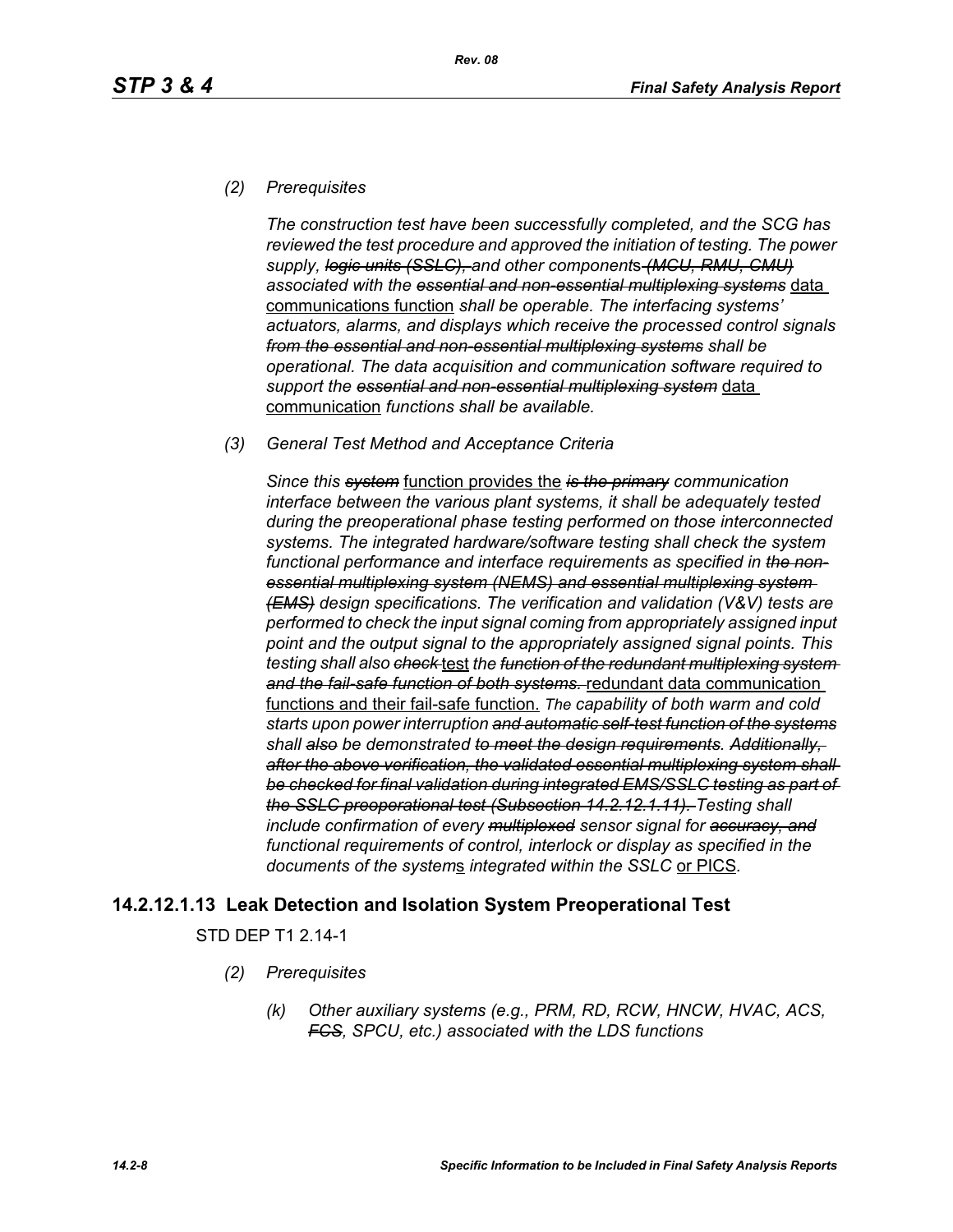## **14.2.12.1.14 Reactor Protection System Preoperational Test**

STD DEP T1 3.4-1

*(2) Prerequisites*

*Additionally, appropriate simulated RPS multiplexed input signals shall be provided for each of the four RPS divisions.*

# **14.2.12.1.16** *Process Computer* **Plant Computer Functions Preoperational Test**

STD DEP T1 3.4-1

*(1) Purpose*

*To verify the proper operation of the Process Computer System (PCS)* Plant Computer Functions (PCFs)*, including the Performance Monitoring and Control System (PMCS) and the Power Generation Control System (PGCS) and their related functions.*

*(3) General Test Methods and Acceptance Criteria*

*Proper performance of system hardware and software will be verified by a series of individual and integral tests. These tests shall demonstrate that the PCS* PCFs*, including PMCS and PGCS, operates properly as specified in Subsection 7.7.1.5 and applicable PCS*PCF *design specifications through the following testing:*

*(d) Proper data transmission and interface with other plant equipment such as the multiplexing system, neutron monitoring system, ATLM, site host computer and emergency operation facility.*

## **14.2.12.1.17 Automatic Power Regulator Preoperational Test**

STD DEP T1 3.4-1

*(2) Prerequisites*

*The Process Computer System*Plant Computer Functions (PCFs)*, RCIS, RFC System, Turbine Control System, SB&PC System, and other required system interfaces shall be available to support the specified system testing.*

## **14.2.12.1.18 Remote Shutdown System Preoperational Test**

STD DFP T1 2 14-1

STD DEP 8.3-1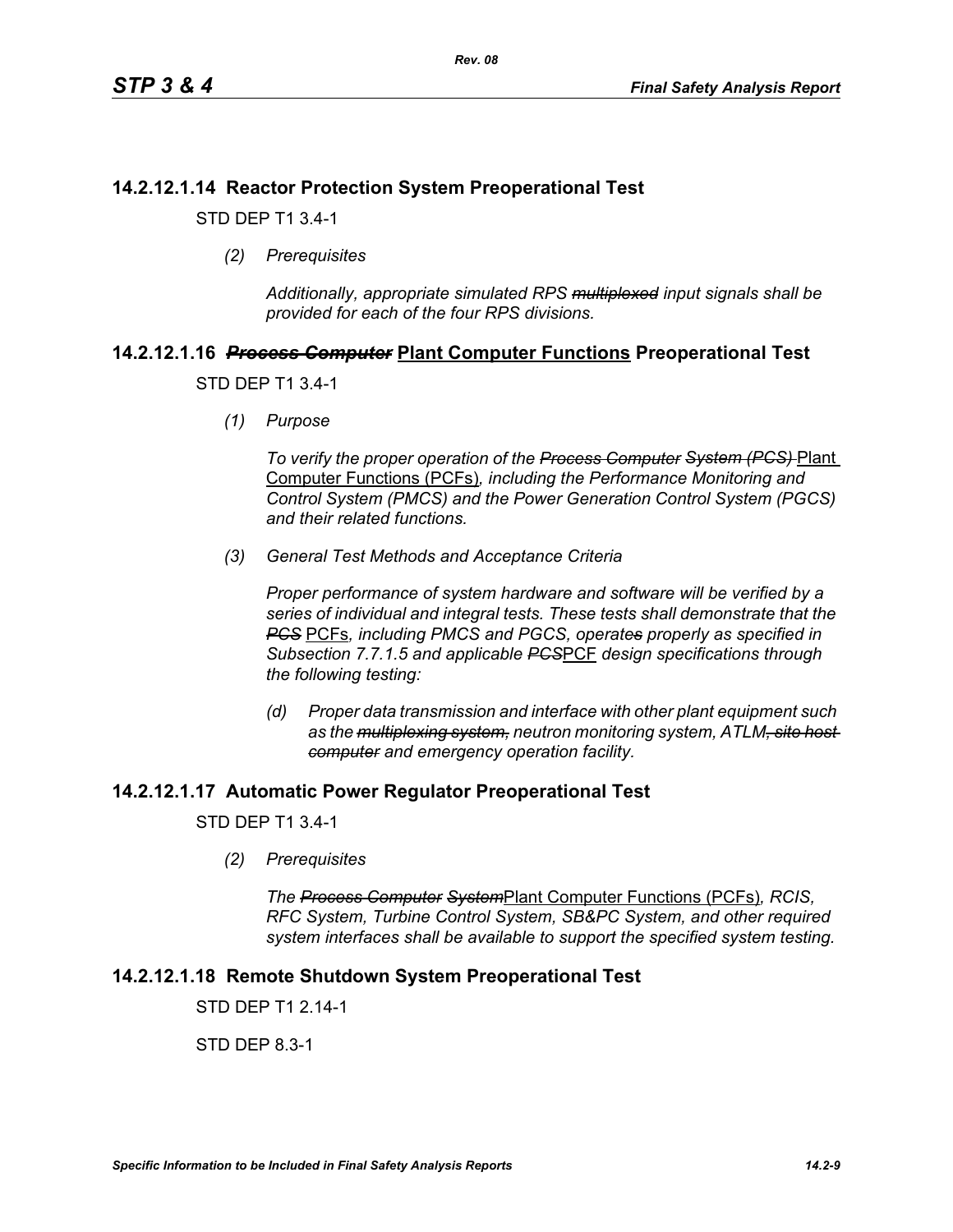### *(2) Prerequisites*

*The construction tests have been successfully completed, and the SCG has reviewed the test procedure and approved the initiation of testing. Communication shall be established between the RSS panel, main control room, and each system associated with the RSS. Additionally, the 480 VAC and 6.9* 4.16 *kVAC electrical power system shall be in operation and available and 125 VAC/125 VDC control power shall be supplied to the remote shutdown panel. The applicable portions of the RHR, HPCF, RCW, RSW, NBS, ACS, FCS and MUWC shall be available, as needed, to support the specified testing.*

### **14.2.12.1.45.4 Electrical Power Distribution System Preoperational Test**

STD DEP 8.3-1

#### STD DEP Admin

*(2)* Prerequisites

*The construction tests for the individual component associated with the EPDS have been successfully completed, and the* Startup Coordination Group *(SCG) has reviewed the test procedure and approved the initiation of testing. All the necessary permanently installed and test instrumentation shall have been properly calibrated and operational. Appropriate electrical power sources shall be available for remote control, parameter information and annunciators associated with the electrical power distribution system. Adequate ventilation to both switchgear and battery rooms shall be available and operational. The portion of Fire Protection System covering the EPDS areas shall be available for use. Additionally, the plant EPDS (27 kV, 6.9 kV,* 13.8 kV, 4.16kV, *480V, and 120 VAC, and 125 VDC power) shall be installed prior to this test.*

## **14.2.12.1.50 Fuel-Handling and Reactor Component Servicing Equipment Preoperational Test**

### STD DEP 9.1-1

*(3) General Test Methods and Acceptance Criteria*

*Fuel-handling and reactor component servicing equipment testing described herein includes that of the reactor building crane, refueling* machine *bridge, auxiliary platform, and the associated hoists and grapples, as well as other lifting and rigging devices.* 

*Performance shall be observed and recorded during a series of individual component and integrated system tests. These tests shall demonstrate that the system operates properly as described in Subsection 9.1.4 during following testing:*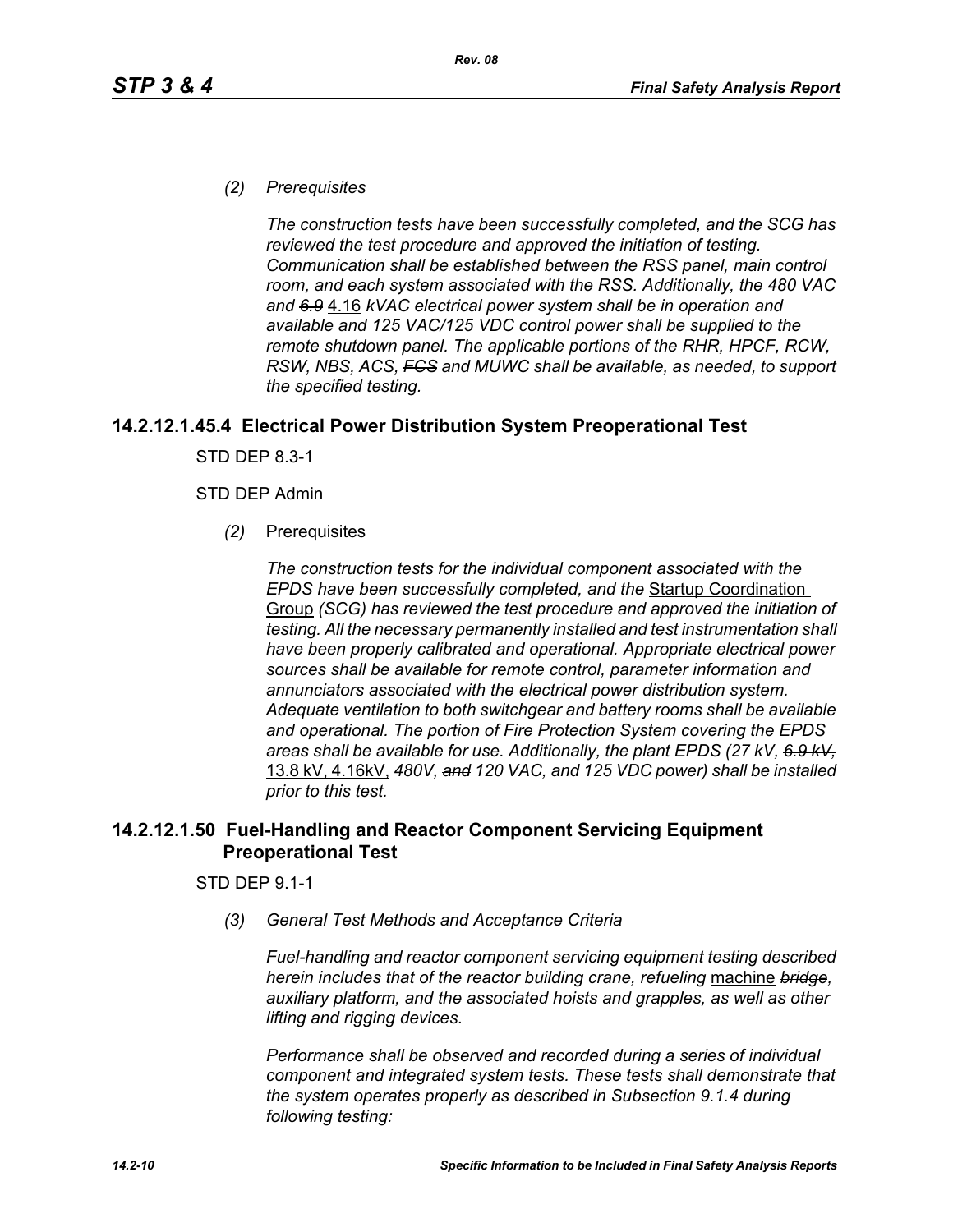*(d) Proper assembly and operation of reactor vessel servicing equipment, including reactor vessel servicing tools, main steamline plugs, shroud head stud wrench, head holding pedestal, RPV head tensioning and detensioning, dryer/separator strongback, and* RPV *head strongback carousel* and stud tensioning system*.*

*Rev. 08*

- *(f) Dynamic and static load testing of all cranes, hoists, and associated lifting and rigging equipment, including static load testing at 125% of*  rated load and full operational testing at 100% of rated load. Heavy load strongbacks will be tested to ANSI 14.6 requirements.
- *(h) Proper installation and operation of fuel servicing equipment, such as fuel preparation machine, new fuel inspection stand, channel bolt wrenches and handling tools,* and *general-purpose grapples and fuel pool vacuum sipper.*
- *(i) Correct installation and operation of under-reactor vessel servicing equipment, including FMCRD servicing tools and handling equipment, incore flange seal test plug* sealing equipment*, and RIP handling equipment.*

## **14.2.12.1.51 Expansion, Vibration and Dynamic Effects Preoperational Test**

#### STD DEP T1 2.14-1

- *(2) Prerequisite*
	- *(b) The BOP scope of piping systems are as follows:*

#### *(xiii) FCS hydrogen recombiner piping* Not Used

### **14.2.12.1.52 Reactor Vessel Flow-Induced Vibration Preoperational Test**

The following supplement augments that provided by this subsection.

STP 3 is designated as the prototype ABWR plant in accordance with the guidance in Regulatory Guide 1.20, Revision 3. STP 4 is considered a Category I, non-prototype plant.

For STP 3, the report provided in Reference 3.9-13 summarizes the analytical portion of the program in terms of maximum vibrational response levels of overall structures and components and the measurement and inspection plans.

For STP 4, Reference 3.9-14 summarizes the analytical models and validation and predictive analysis results for the reactor internals, and includes the inspection plan.

### **14.2.12.1.55 Reactor Water Chemistry Control Systems Preoperational Test**

STD DEP T1 2.14-1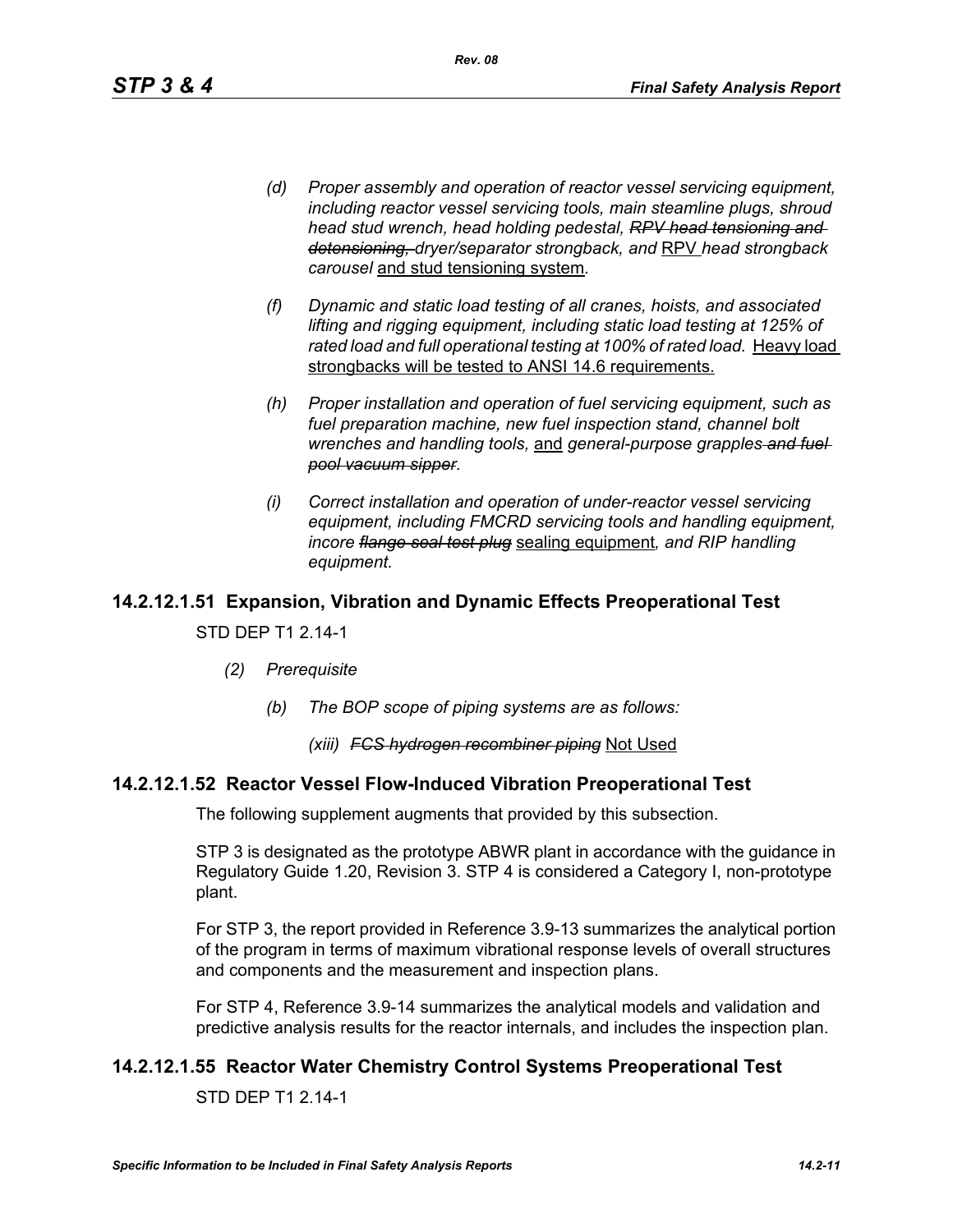*(2) Prerequisites*

*The construction tests have been successfully completed, and the SCG has reviewed the test procedure(s) and approved the initiation of testing. The FCS, Offgas System, appropriate electrical power, and other required interfacing systems shall be available, as needed, to support the specified testing.*

The following supplement augments that provided by this subsection.

Testing for systems that will not be placed in service during the initial operating cycle may be deferred.

### **14.2.12.1.64 Main Turbine Control System Preoperational Test**

STP DEP 10.2-1

*(1) Purpose*

*To verify proper operation of the TCS, which operates the turbine stop valves, control valves, combined intermediate valves (CIV)* intercept valves (IVs), and intermediate stop valves (ISVs) *through their associated actuators and hydraulic control.*

- *(3) General Test Methods and Acceptance Criteria*
	- *(a) Proper functioning of instrumentation and system controls, including operating and trip devices for main stop and control valves and combined intermediate valves (CIV)*, intercept valves (IVs), and intermediate stop valves (ISVs)
	- *(c) Correct operation of main stop and control valves and combined intermediate valves*, IVs, and ISVs *in response to simulated signals related to turbine speed, load, and reactor pressure as specified in Subsection 10.2.2*
	- *(e) Proper operation of main stop and control valves and CIVs*, IVs, and ISVs *upon loss of control system electrical power or hydraulic system pressure*
	- *(f) Capability of manual operation of main stop and control valves and CIVs*, IVs, and ISVs, *including verification of position indications and stroke rate adjustments*

#### **14.2.12.1.70 Main Turbine and Auxiliaries Preoperational Test**

STP DEP 10.2-1

STP DEP 10.2-3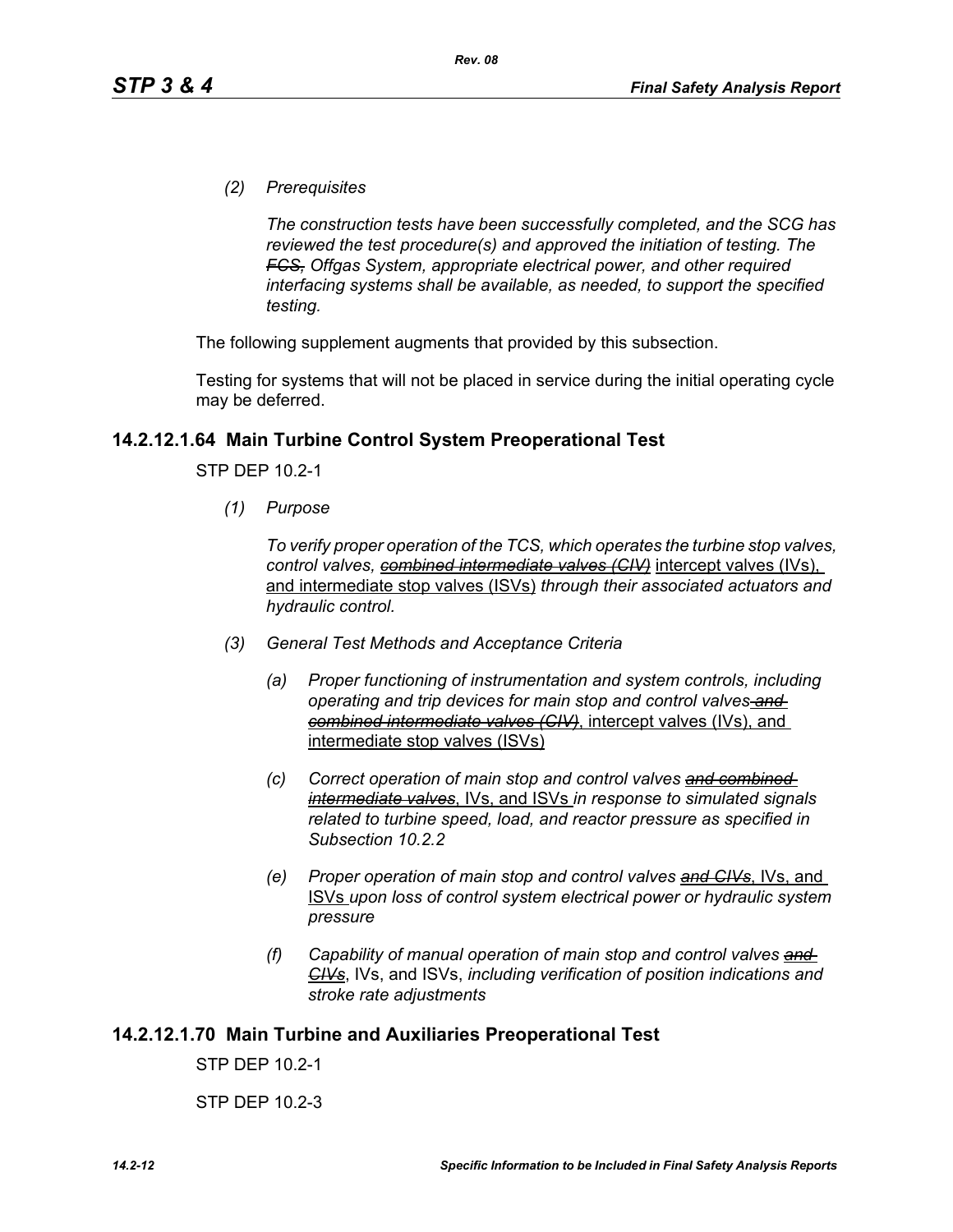### STD DEP Admin

*(2) Prerequisites*

*To the extent practicable, a temporary steam supply shall be available to apply to the main turbine and reactor feed pump seals.*

- *(3) General Test Methods and Acceptance Criteria*
	- *(g) Proper performance capability of the Emergency Trip System (ETS) in shutting down the turbine and closing the main stop and control valves and CIVs, IVs, and ISVs. This test shall also verify the instrumentation associated with the ETS for correct functions and setpoints.*
	- *(h) Proper operation of the turbine overspeed protection system to provide mechanical overspeed trip and electrical backup overspeed trip* primary overspeed trip and emergency overspeed trip functions *as specified by Subsection 10.2.2.4 and the manufacturer's technical instruction manual. This test can be performed in the startup test stage in conjunction with the major transient testing.*

### **14.2.12.1.72** *Flammability Control System Preoperational Test* **Not Used**

STD DEP T1 2.14-1

*(1) Purpose*

*To verify the ability of the Flammability Control System (FCS) to recombine hydrogen and oxygen and therefore maintain the specified inert atmosphere in the primary containment during long term post accident conditions.*

*(2) Prerequisites*

*The construction tests, including the pressure proof test, have been successfully completed, and the SCG has reviewed the test procedure and approved the initiation of testing. All system instrumentation shall be in accordance with the FCS instrument data sheets and calibrated per instrument supplier's instructions. All services, including water, electricity and communications, shall be available and performing at their rated design levels (flow, voltage, pressure, etc.). The wetwell and drywell airspace regions of the primary containment shall be intact, and all other required interfaces shall be available, as needed, to support the specified testing.*

*(3) General Test Methods and Acceptance Criteria*

*Performance shall be observed and recorded during a series of individual omponent and integrated system tests. This test shall demonstrate that the FCS operates properly as specified in Subsection 6.2.5 and applicable FCS design specifications through the following testing:*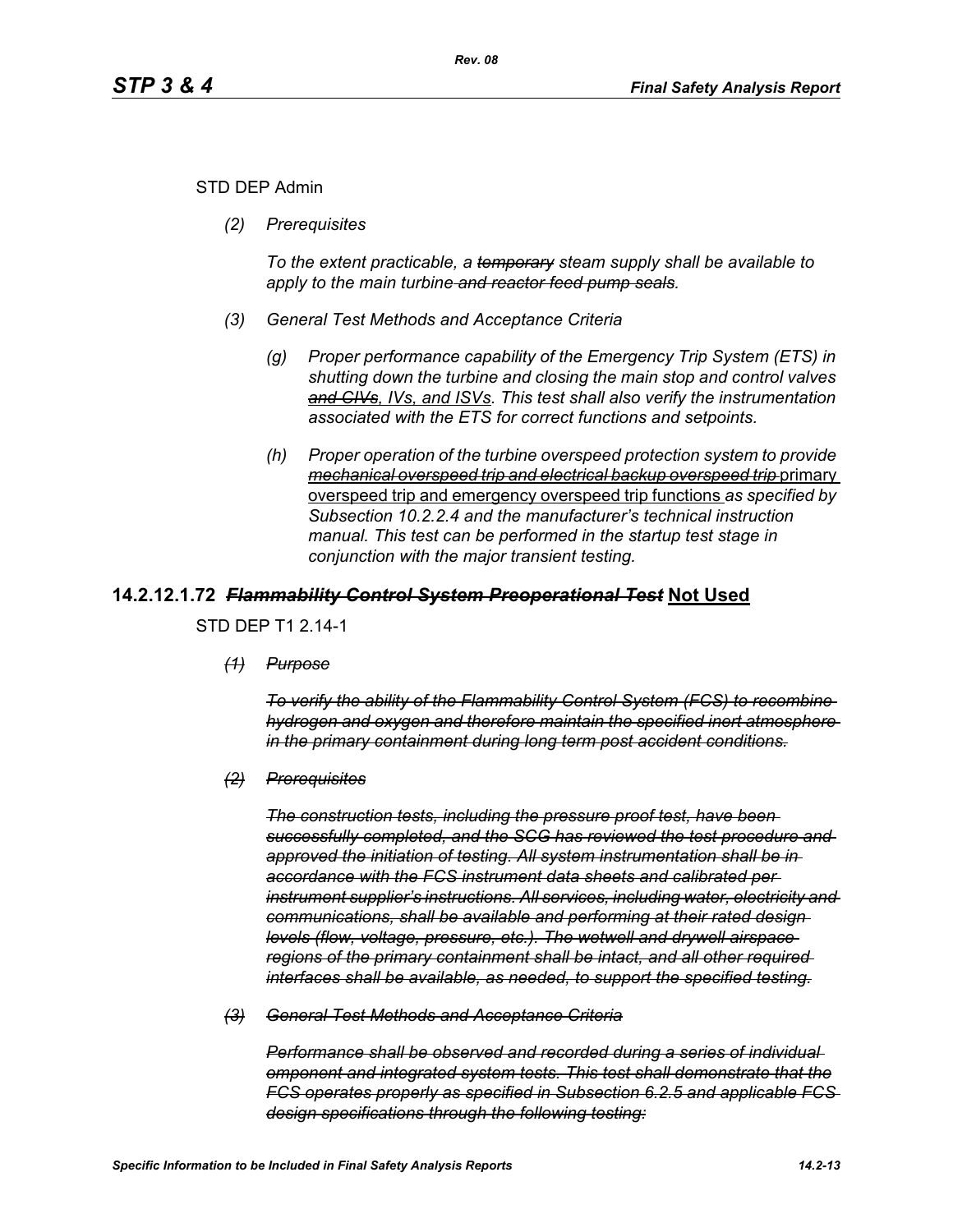- *(a) Proper operation of instrumentation and system controls in all combinations of logic*
- *(b) Verification of various component alarms including alarm actuation and reset, alarm set value, alarm indication and operating logic*
- *(c) Proper operation of all motor-operated and air-operated valves, including stroking using valve opening/closing switches at the control room, verification of indicator lamp, timing and isolation function, if applicable*
- *(d) Proper system operating conditions (i.e., the system shall be operated normally without any abnormalities, vibration, or leakage in components, valves, and piping within the FCS) for the following test cases while the FCS is in accident operating mode and regular testing mode of operation as defined in the design specification:*
	- *(i) Triple heater test for inside heater box temperature during steadystate operation*
	- *(ii) Blower running test for blower flow rate, flow control valve position and each line's gas flow rate*
	- *(iii) Reaction chamber heatup test for blower flow rate, flow control valve position, each line's gas flow rate and the time for heating up the reactor chamber*
- *(e) Proper operation of interlocks including operation of all components subject to interlocking, interlocking set value and operating logic*
- *(f) Proper operation of permissive, prohibit, and bypass functions*
- *(g) Proper system operation while powered from primary and alternate sources, including transfers, and in degraded modes for which the system is expected to remain operational*

### **14.2.12.1.75 Liquid and Solid Radwaste Systems Preoperational Tests**

STD DEP 11.2-1

STD DEP 11.4-1

#### STD DEP Admin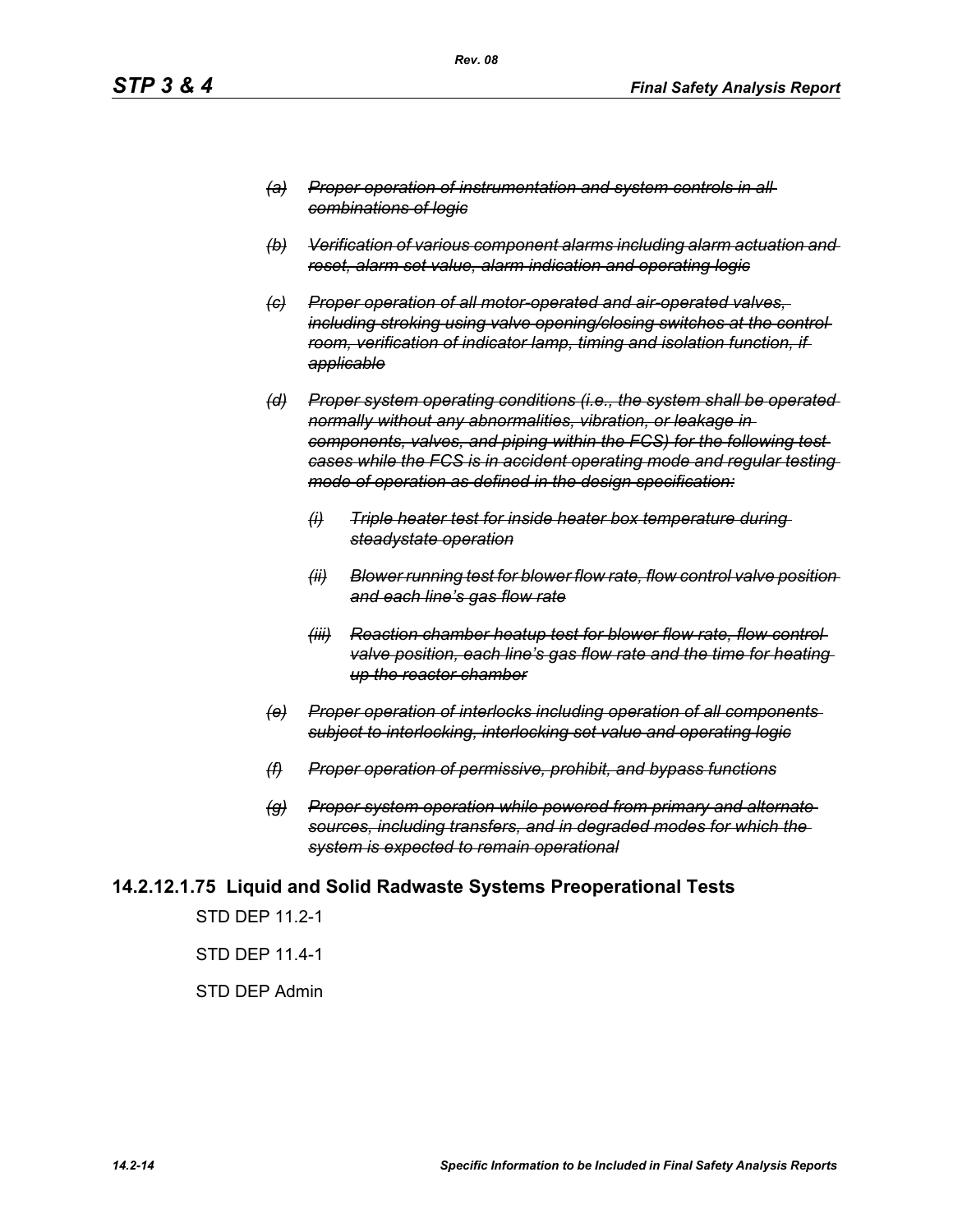- *(3) General Test Methods and Acceptance Criteria*
	- *(b) Proper operation of equipment protective features and automatic isolation functions, including those for ventilation systems and liquid effluent pathways* (as applicable)*.*
	- *(g) Acceptable functions of the thin film dryer, pelletizer, pellet filling machine, mixing tank, drum conveyor and incinerator during integrated solid radwaste system operation in solidifying, packaging, compacting, and incinerating processes, as specified by Subsection 11.4.*
	- *(h) Proper operation of filter and demineralizer regeneration cycles of the liquid radwaste system and their associated support facilities.*
	- *(j) Capability of the solid radwaste system to receive, process and transfer waste between designated locations using simulated waste variation in accordance with the Process Control Program (PCP).*
	- *(k) Proper operation of the automatic isolation function of radwaste system containment isolation valves upon receipt of a simulated containment isolation initiation signal.*

## **14.2.12.1.77 Ultimate Heat Sink Preoperational Test**

The conceptual design information in this subsection of the reference ABWR DCD is replaced with the following site-specific supplemental information.

*(2) Prerequisites*

*The construction tests have been successfully completed, and the SCG has reviewed the test procedure and approved the initiation of testing. All instrumentation and devices associated with the UHS has been properly calibrated. The HVAC System within spray pond* the RSW *pump* house *structure is operational and available. The Reactor Service Water System is operational and available for all anticipated modes of RSW System operation. Sufficient quantity of water are* is *available in the spray pond* UHS basin *for use. All of the required interfacing systems shall be available, as needed, to support the specified testing.*

- *(3) General Test Methods and Acceptance Criteria*
	- *(b) Proper operating conditions and performance capability of the UHS*  cooling tower *spray networks during all anticipated modes of the RSW System operations as specified in Subsection 9.2.5.4.1.*
	- *(d) Proper operation of the makeup water valve to maintain proper water level in the UHS spray pond* basin *through makeup line and maintain water quality in conjunction with the blowdown operation as specified in Subsection 9.2.5.3.4.*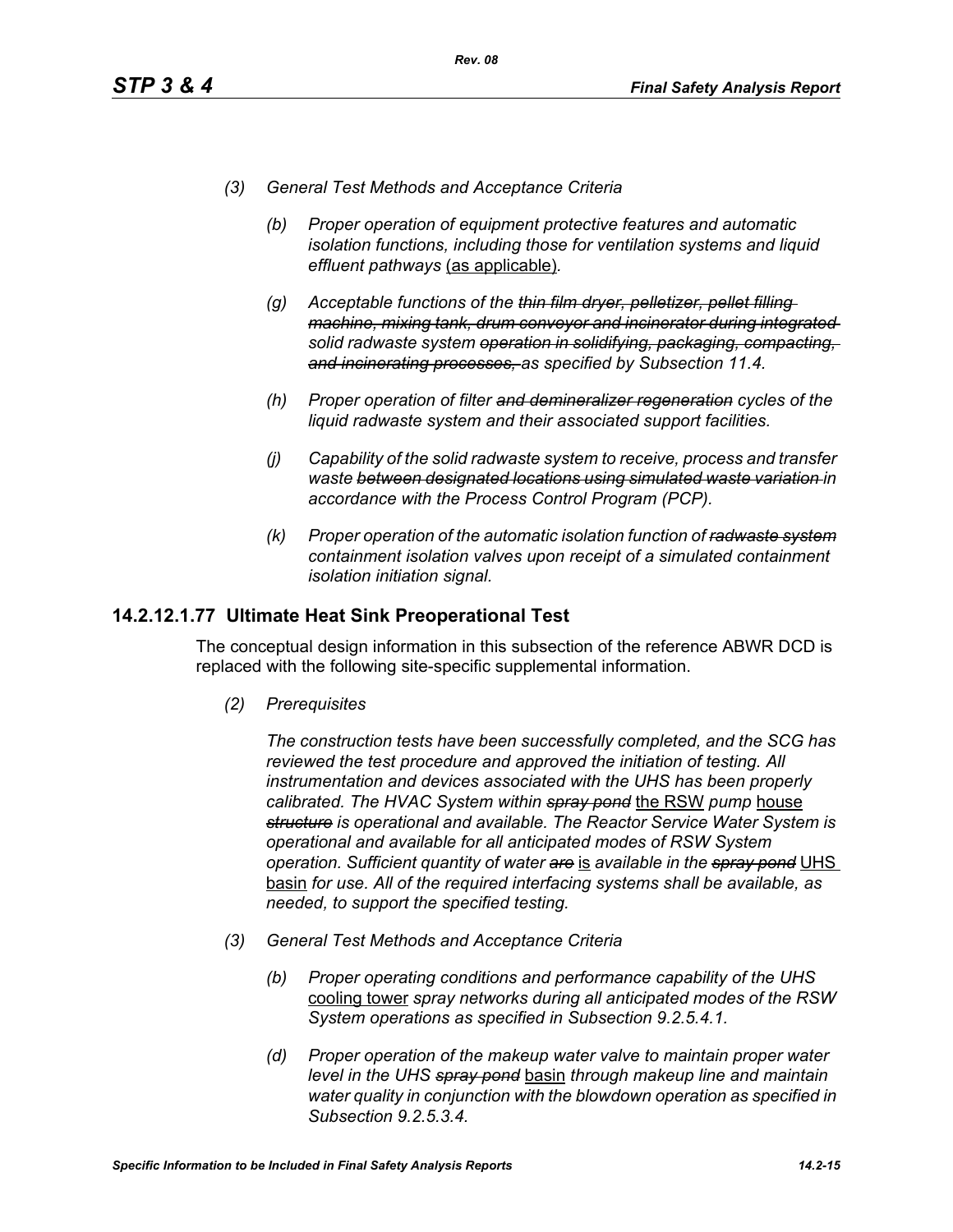*(e) Proper operation of blowdown from the UHS spray pond* basin *to remove excess water and maintain water quality control through the blowdown line as specified in Subsection 9.2.5.3.4.* 

## **14.2.12.2.5 Control Rod Drive System Performance**

STD DEP 4.6-1

*(2) Prerequisites*

*The preoperational tests have been completed and plant management has reviewed the test procedures and approved the initiation of testing. For each scheduled testing iteration, the plant shall be in the appropriate operational configuration with the specified prerequisite testing complete. The applicable instrumentation shall be checked or calibrated, as appropriate. Additionally,*  a special test fixture contains a small pump associated hydraulic controls and *shall be available for performing drive line friction testing.*

STD DEP 14.2-1

*(3) Description*

*In addition, the drive-line friction will be measured in terms of the pressure under hollow piston for each CRD at cold conditions (if not previously done during preoperational test phase) and again verified on four selected CRDs at rated temperature and pressure conditions during initial heatup of the startup test program.*

### **14.2.12.2.6 Neutron Monitoring System Performance**

STD DEP Vendor, Vendor Replacement

*(4) Criteria*

#### *Level 2*

*Each LRPM reading shall agree with its calibrated value within the accuracy specified by the GE Startup Test Specifications.*

*The total ATIP uncertainty (including random noise and geometry uncertainty components) shall be less than the limits specified by the GE Startup Test Specifications.*

### **14.2.12.2.7** *Process Computer* **Plant Computer Functions Operation**

STD DEP T1 3.4-1

STD DEP Vendor, Vendor Replacement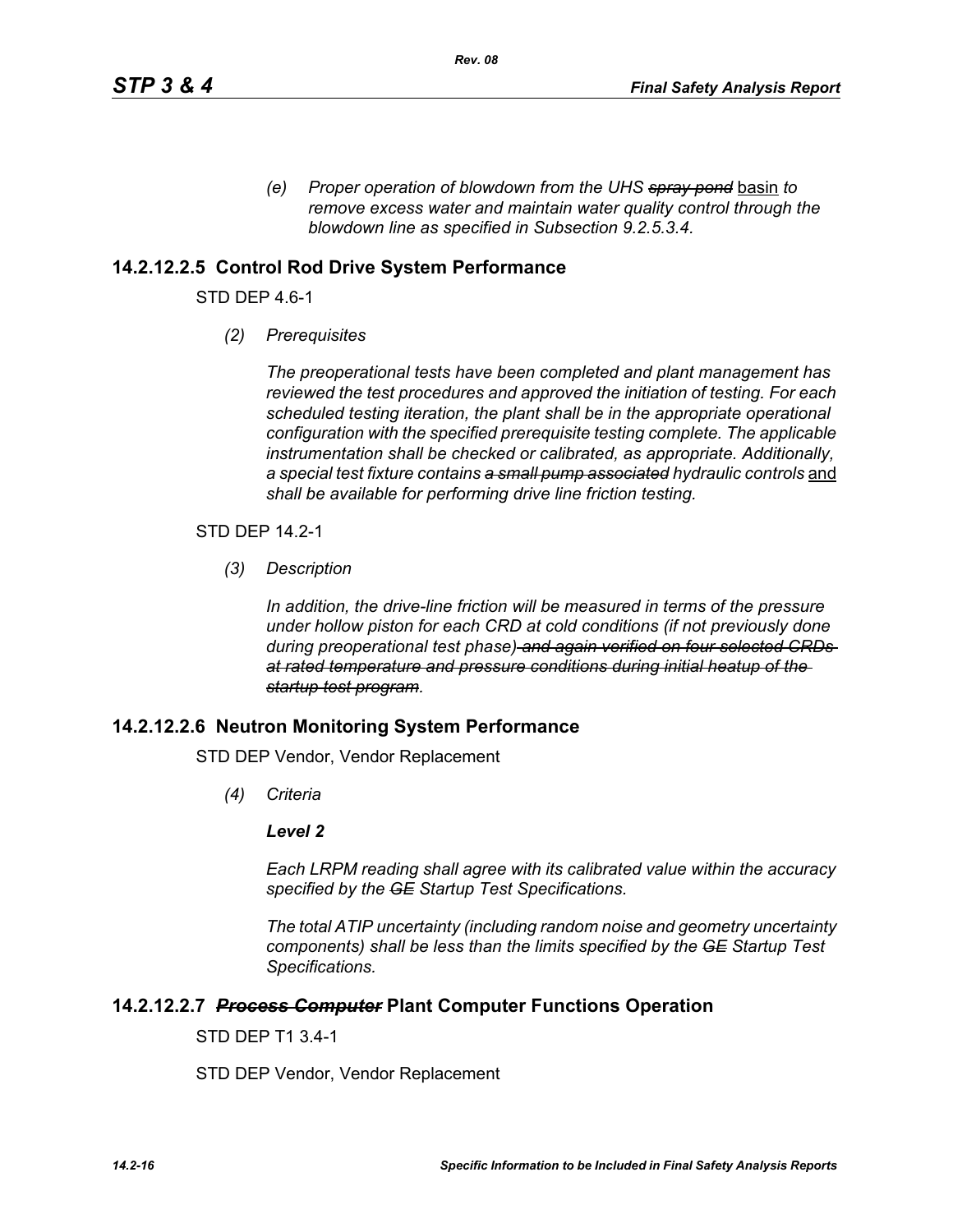*(1) Purpose*

*To verify the ability of the Process Computer System (PCS)* Plant Computer Functions (PCFs) *to collect, process, and display plant data, execute plant performance calculations, and interface with various plant control systems during actual plant operating conditions.*

*(3) Description*

*During plant heatup and the ascension to rated power, the various process variables that are monitored by the PCS*PCFs *and required by the reactor core performance and plant performance calculations begin to enter their respective ranges for normal plant operation. During this time, it will be verified that the PCS*PCFs *correctly receives, validates, processes, and displays the applicable plant information. Recording and playback features will also be tested. Data manipulation and plant performance calculations using actual plant inputs will be verified for accuracy, using independent calculations for comparison. Also, the ability of the PCS*PCFs *to interface correctly with other plant control systems during operation will be demonstrated.*

*(4) Criteria*

### *Level 2*

*The reactor core performance calculation programs that calculate the core performance parameters (MCPR, MAPLHGR, and MLHGR) and LPRM gain adjustment factors shall produce results that agree with an independent method of calculation within the accuracy specified by the GE Startup Test Specifications.*

## **14.2.12.2.8 Core Performance**

STD DEP Vendor, Vendor Replacement

*(4) Criteria*

### *Level 1*

*For any non-GE fuel only, the Maximum Linear Heat Generation Rate (MLHGR) shall not exceed the limits specified by the plant Technical Specifications.*

## **14.2.12.2.9 Nuclear Boiler Process Monitoring**

*(4) Criteria*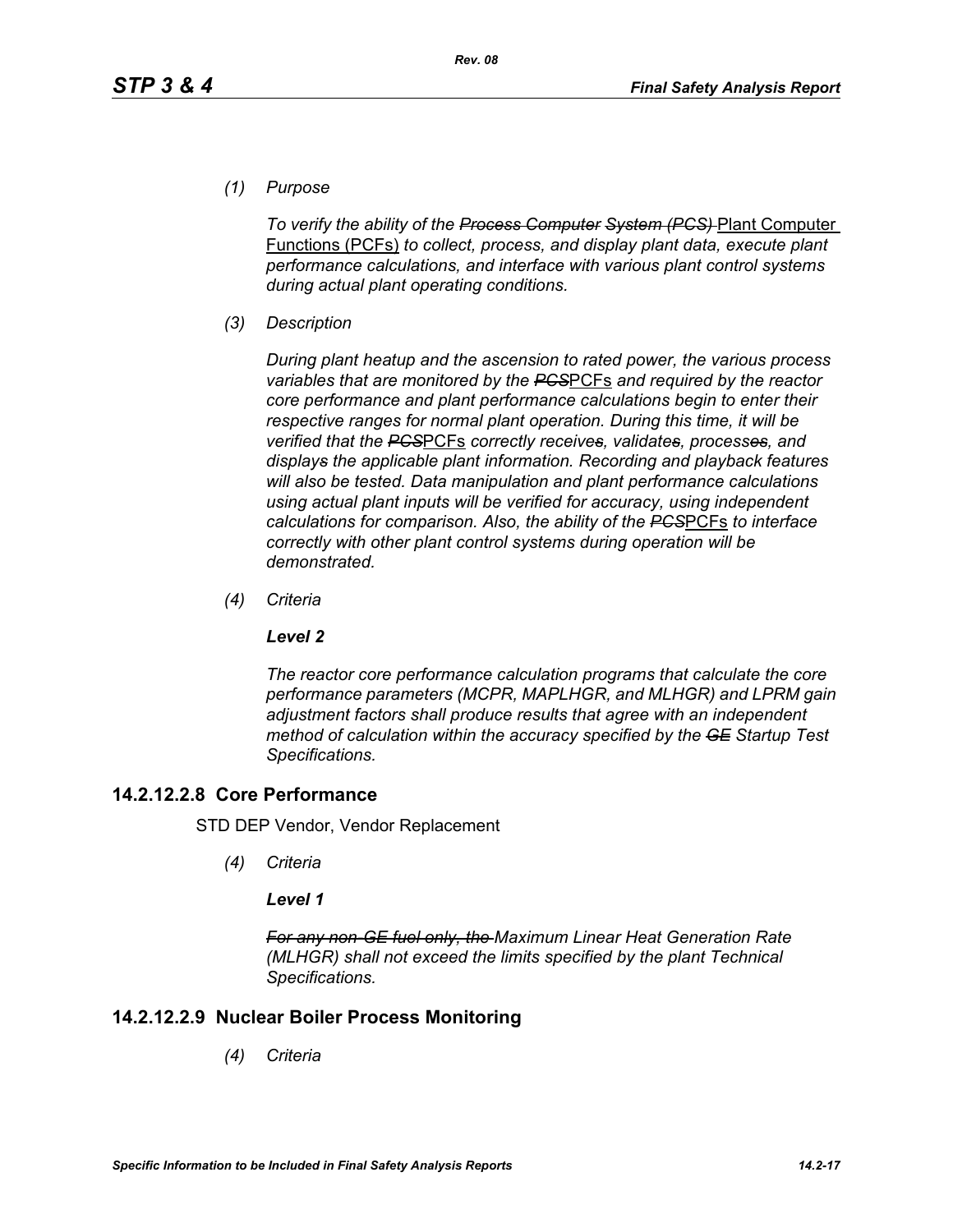#### *Level 2*

*The difference between the actual reference leg temperature and the value(s) assumed during initial calibration shall be less than that amount which will result in a scale end point error as specified in the GE Startup Test Specifications (i.e., 1% of the instrument span for each range).* 

*With all recirculation pumps in operation at rated core flow and power conditions, the bottom head temperature as measured by the bottom drain line thermocouple shall agree with the saturated water temperature corresponding to steam dome pressure within the accuracy specified by the GE Startup Test Specifications.*

### **14.2.12.2.12 Reactor Internals Vibration**

The following supplement augments that provided by this subsection.

STP 3 is designated as the prototype ABWR plant in accordance with the guidance in Regulatory Guide 1.20, Revision 3. STP 4 is a Category I, non-prototype plant.

For STP 3, Reference 3.9-13 summarizes the analytical models, predictive analysis results, and the measurement and inspection plans.

For STP 4, Reference 3.9-14 summarizes the analytical models and predictive analysis results, and includes the inspection plan.

### **14.2.12.2.13 Recirculation Flow Control**

STD DEP Vendor, Vendor Replacement

*(4) Criteria*

#### *Level 2*

*For any of the above test maneuvering, no high flux scram shall result as stated in the applicable Recirculation Flow Control System Design Specification and the trip avoidance margins shall at least comply with the requirements as stated in the GE Startup Test Specifications (i.e., at least 7.5% for neutron flux and 5.0% for simulated heat flux).*

### **14.2.12.2.15 Pressure Control**

*(4) Criteria*

#### *Level 2*

*For all pressure controller transients, no high flux or vessel pressure scram shall result and the trip avoidance margin shall at least meet the requirements as stated in the GE Startup Test Specifications (i.e., at least 7.5% for neutron flux, 5.0% for simulated heat flux and 68.6 kPaD for vessel pressure).*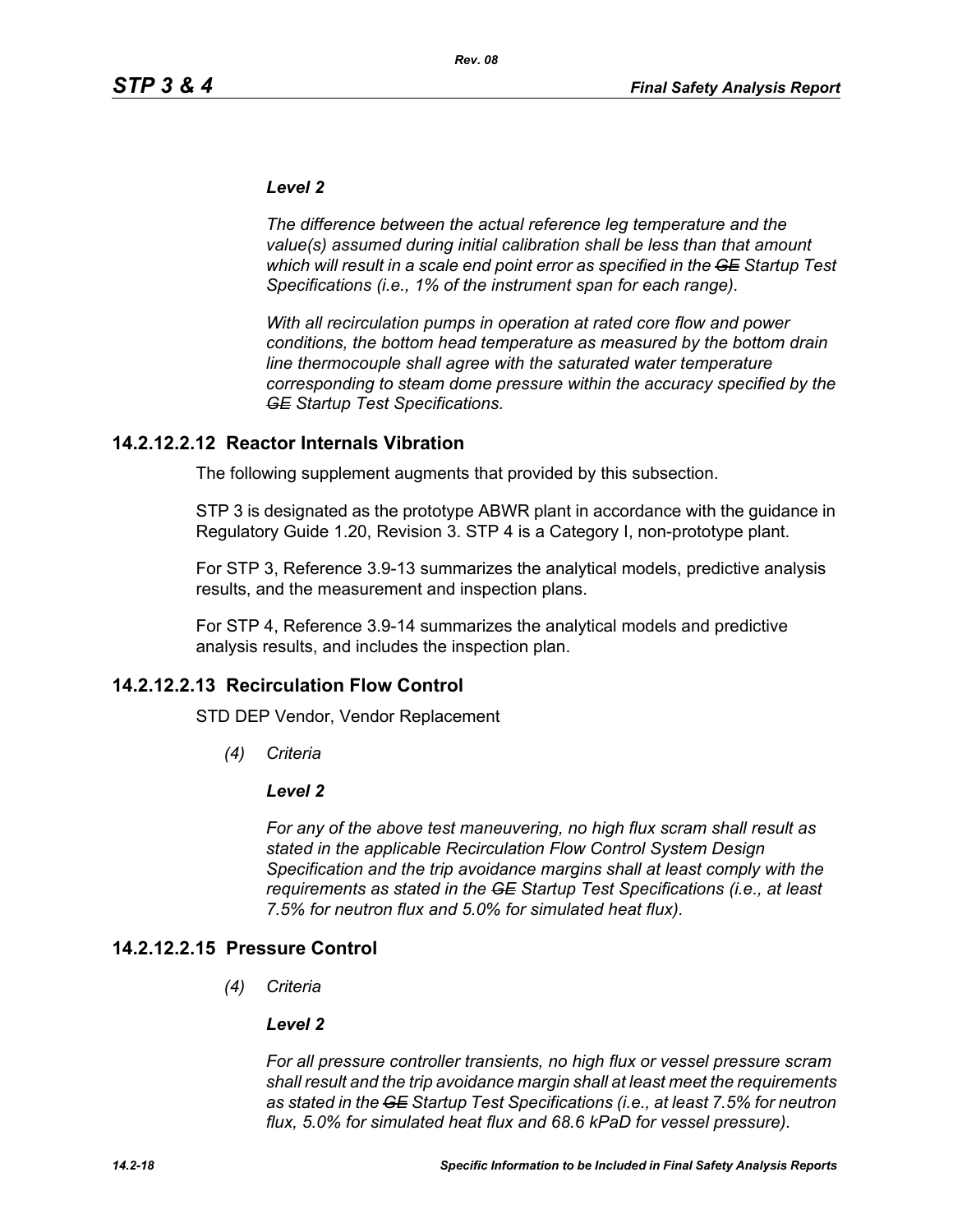## **14.2.12.2.16 Plant Automation and Control**

STD DEP T1 3.4-1

*(2) Prerequisites*

*Additionally, affected systems and equipment, including lower level control systems such as RCIS, recirc flow control, feedwater control and turbine control, as well as monitoring and predicting functions of the plant process computer and/or automation computer* PCFs*, shall have been adequately tested under actual operating conditions.*

## **14.2.12.2.17 Reactor Recirculation System Performance**

STD DEP Vendor, Vendor Replacement

*(4) Criteria*

## *Level 2*

*At rated power and flow, the measured core pressure drop shall not exceed the predicted value by an amount as required by the GE Startup Test Specifications.*

## **14.2.12.2.22 RCIC System Performance**

STD DFP T1 2 4-3

STD DEP Vendor, Vendor Replacement

*(1) Description*

*The RCIC System will be tested in two ways, through a full flow test line leading to the suppression pool and by flow injection directly into the reactor vessel. The first set of tests will consist of manual and automatic mode starts and steady-state operation at 1.03 MPaG and near rated reactor pressure conditions, in the full flow test mode. During these tests, an attempt will be made to throttle pump discharge pressure in order to simulate reactor pressure and the expected pipeline pressure drop. This testing is done to demonstrate general system operability. After the operability demonstration, the RCIC turbine speed control loop will be adjusted at near rated reactor pressure conditions. Reactor vessel injection tests at near rated reactor pressure will follow to complete the controller adjustments, as necessary, and to demonstrate automatic starting from hot standby condition. Subsequently, a reactor vessel injection demonstration at 1.03 MPaG reactor pressure, including an automatic mode start and stability demonstration, shall be conducted to verify satisfactory system performance under the final set of optimized controller settings. Proper controller adjustment is verified by introducing small step disturbances in speed and flow demand and then demonstrating satisfactory system response at both low RCIC pump flow (but*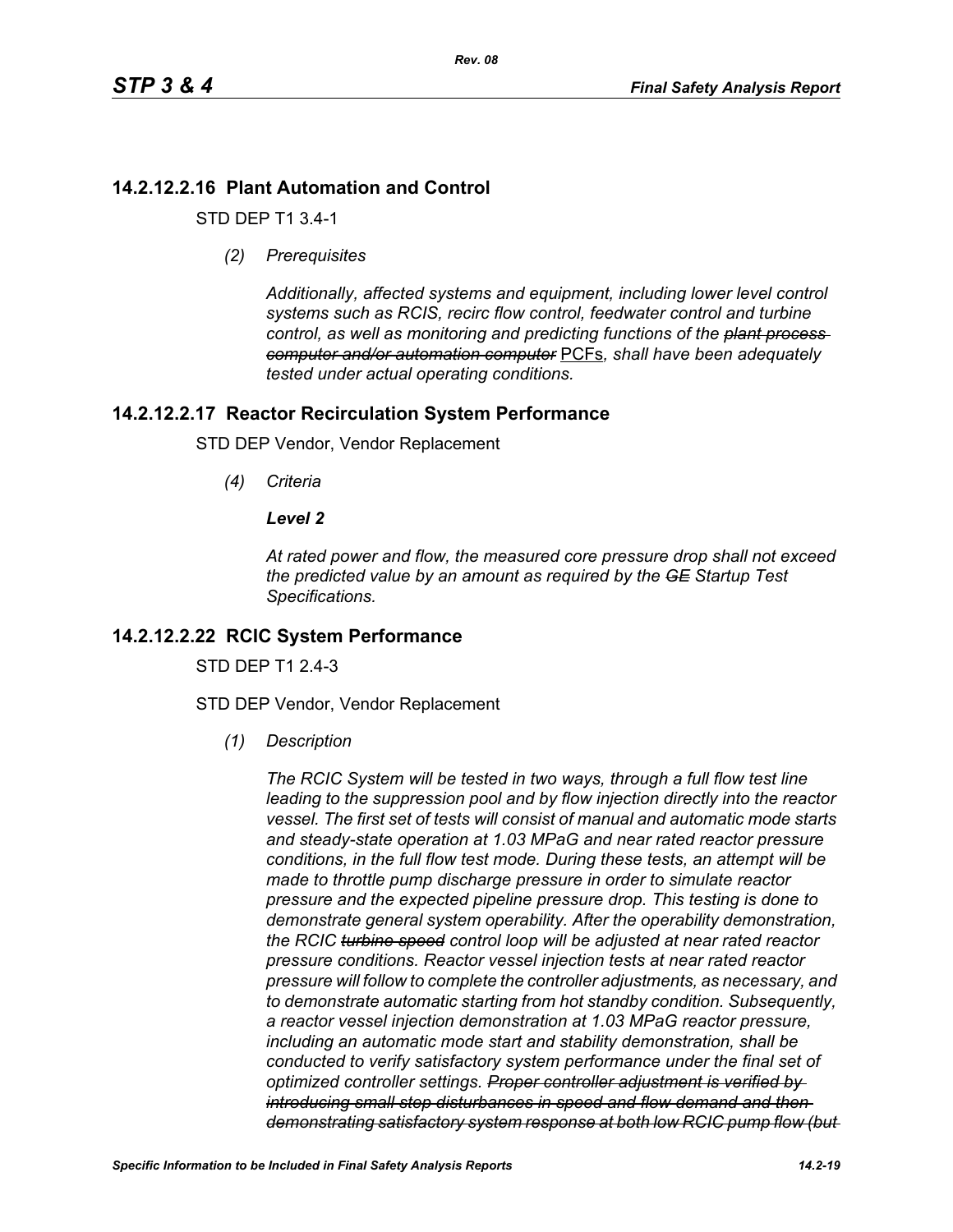*above minimum turbine speed) and near rated RCIC pump flow conditions, in order to span the RCIC operating range.*

*(2) Criteria*

*Level 2*

*The RCIC turbine speed and pump flow control loops shall be adjusted so that the RCIC System flow related variable responses to test inputs are at least quarter-damped (i.e., the decay ratio of the second-to-first overshoot of each variable is less than or equal to 0.25) as stated in the applicable RCIC System Design Specification.*

*The RCIC Turbine Gland Seal System shall be capable of preventing significant steam leakage to the atmosphere.*

*For automatic start tests, in order to provide margins to overspeed and isolation trip setting, the transient start first and subsequent turbine speed peaks shall not exceed the requirement specified by the GE Startup Test Specifications.*

*The RCIC Turbine Steam Supply line high flow isolation trip shall be calibrated to actuate at the value specified in the plant Technical Specifications.*

### **14.2.12.2.25 Turbine Valve Performance**

STD DEP Vendor, Vendor Replacement

*(4) Criteria*

#### *Level 2*

*During full closure testing of individual turbine control, stop, and bypass valves, the transient peak values of reactor vessel pressure, neutron flux, simulated fuel surface heat flux, and main steamline flow must have adequate scram avoidance margins as required by the GE Startup Test Specifications.*

## **14.2.12.2.26 MSIV Performance**

*(4) Criteria*

#### *Level 2*

*During full trip closure testing of individual MSIV, the transient peak values of reactor vessel pressure, neutron flux, simulated fuel surface heat flux, and main steamline flow must have adequate scram avoidance margins as required by the GE Startup Test Specifications.*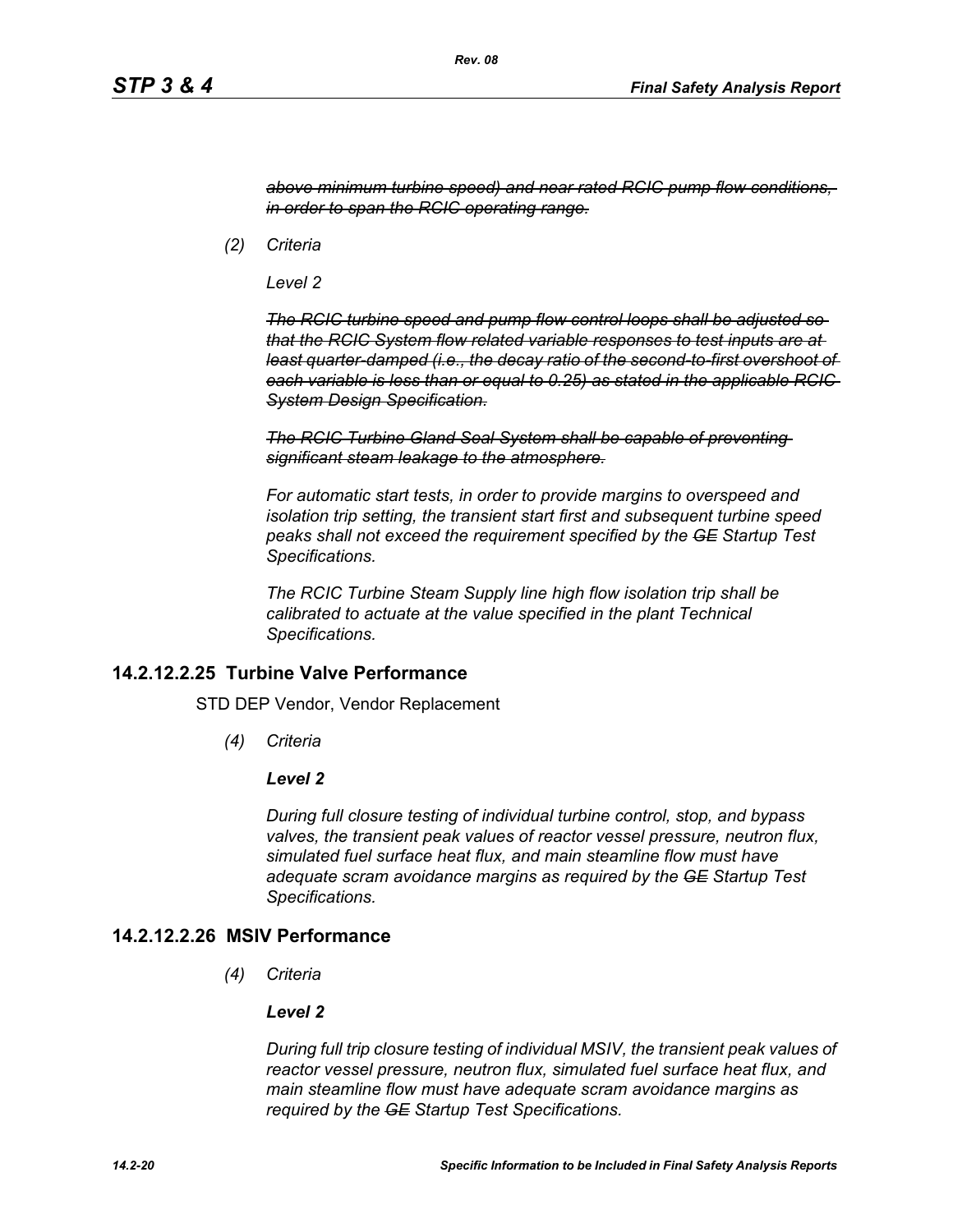## **14.2.12.2.27 SRV Performance**

*(4) Criteria*

### *Level 2*

*The temperature measured by thermocouples on the discharge side of the safety/relief valves shall return to the temperature recorded before the valve was opened within 5.6°C range as specified in the GE Startup Test Specifications.*

*During the manual actuation of each SRV, the steam flow discharge through the valve (as measured by change in MWe, BPV position etc.) shall not differ from the average of all the valve responses by more than the limit as specified in the GE Startup Test Specifications.*

## **14.2.12.2.28 Loss of Feedwater Heating**

#### STD DEP Admin

*(4) Criteria*

#### *Level 1*

*The increase in simulated fuel surface heat flux shall not exceed the predicted Level 2 criterion value by more than 2%, as specified by the Transient Safety Analysis Design Report (TSADR)* Startup Test Analysis Report (STAR) *document*.

#### *Level 2*

*The increase in simulated fuel surface heat flux shall not exceed the predicted value referenced to the actual test values of feedwater temperature drop and power level. The predicted value is provided in the plant TSADR* STAR *and will be used as the basis to which the actual transient is compared.*

## **14.2.12.2.29 Feedwater Pump Trip**

STD DEP Vendor, Vendor Replacement

*(4) Criteria*

### *Level 2*

*The reactor shall avoid low water level scram by the margin required by the GE Startup Test Specifications from an initial water level halfway between the high and low level alarm setpoints.*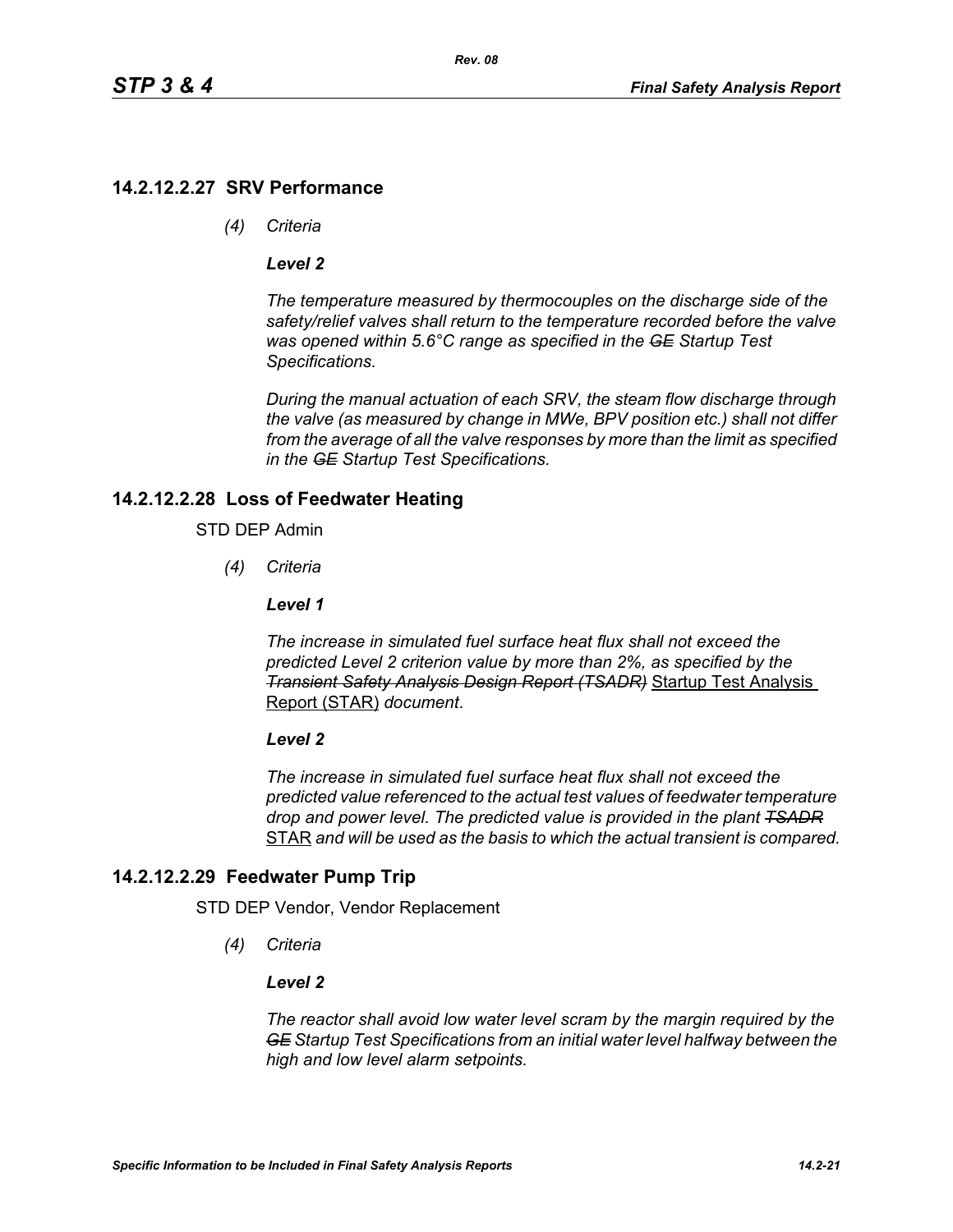## **14.2.12.2.30 Recirculation Pump Trip**

*(4) Criteria*

### *Level 2*

*The reactor water level swell during RIP trip transients shall have a minimum scram avoidance margin as required by the GE Startup Test Specifications.*

*During RIP trip recovery, the scram avoidance margins for neutron flux and simulated fuel surface heat flux shall at least meet the requirements as specified by the GE Startup Test Specifications.*

## **14.2.12.2.33 Turbine Trip and Load Rejection**

### STD DEP Admin

STD DEP Vendor, Vendor Replacement

*(4) Criteria*

### *Level 1*

*For turbine trip or load rejection event at power levels greater than 50% of*  rated, bypass valve quick opening shall begin no later than the specified time *delay following the start of stop/control valve closure, and bypass valves shall be opened to a point corresponding to greater than or equal to 80% of their capacity within the specified time interval from the beginning of stop/control valve closure. The time delay and time interval are specified in the GE Startup Transient Test Specifications.*

*Feedwater Control System settings must prevent flooding of the steamline following generator or turbine trip transients.*

*The core flow coastdown transient during the first three seconds after either turbine trip or load rejection at greater than 50% of rated power must be bounded by the limiting curves defined in the plant transient/stability performance requirements* Transient and Stability Basic Design Specification *document.*

*The positive change in vessel dome pressure occurring within 30 seconds after either turbine trip or load rejection at greater than 50% of rated power must not exceed the Level 2 criteria by more than 172.6 kPaD as specified by the Transient Safety Analysis Design Report (TSADR)* Startup Test Specification *document.*

*The positive change in simulated fuel surface heat flux shall not exceed the Level 2 criteria by more than 2% as specified by the applicable TSADR* Startup Test Specification *document.*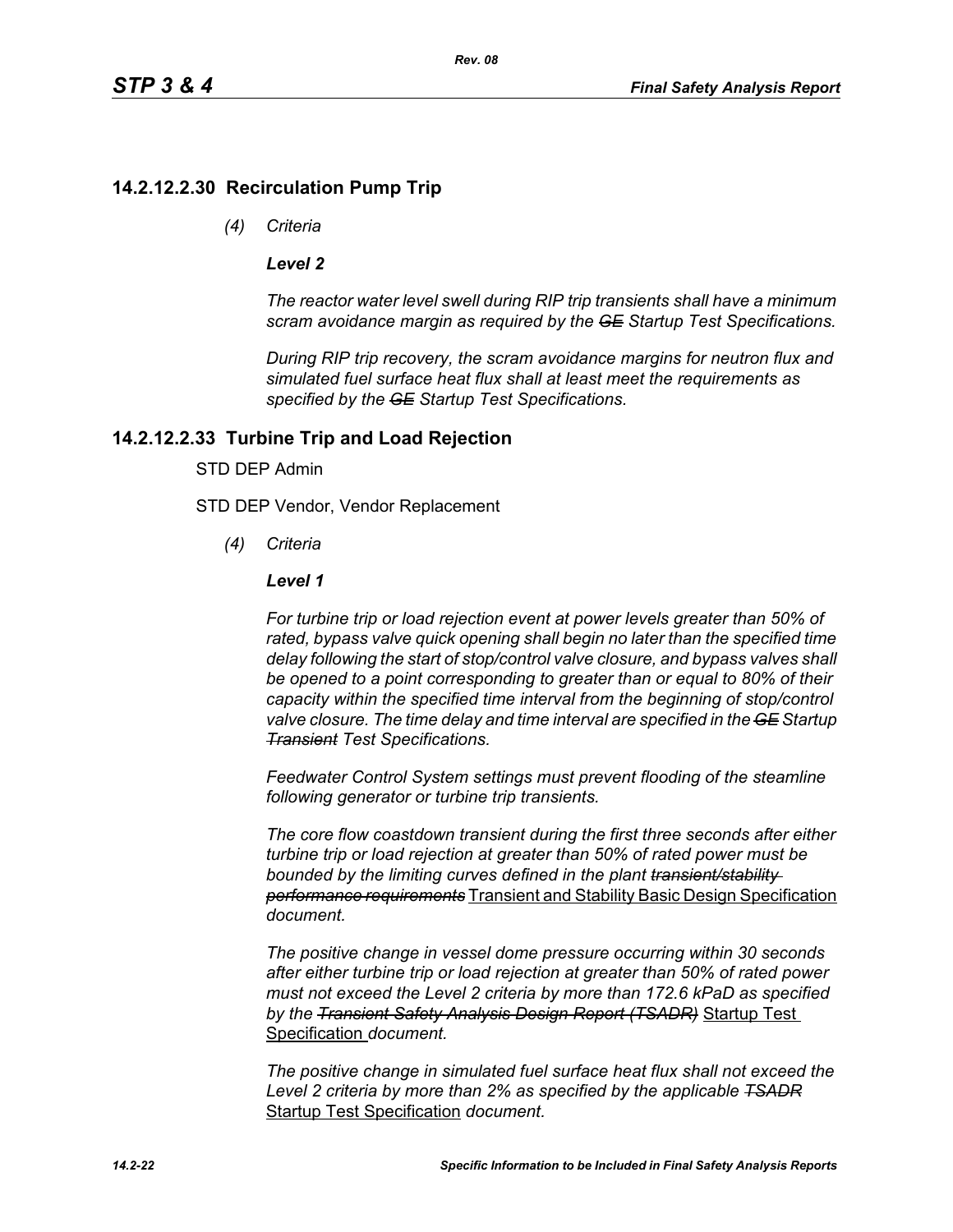#### *Level 2*

*If any SRVs open, the temperatures, measured by the thermocouples on the discharge side of the actuated SRVs must return to the temperature recorded before the valve was opened within 5.6°C range as specified by the GE Startup Test Specifications.*

*The positive change in vessel dome pressure and simulated fuel surface heat flux occurring within the first 30 seconds after the initiation of either turbine trip or load rejection must not exceed the predicted values referenced to actual test conditions of initial power level and vessel dome pressure and corrected for the measured control rod insertion speed and initiation time. The predicted values are provided in the applicable TSADR* STAR *document based on the beginning-of-cycle design basis analysis and shall be used as the basis to which the actual transient is compared.*

#### **14.2.12.2.34 Reactor Full Isolation**

*(4) Criteria*

#### *Level 1*

*The positive change in vessel dome pressure occurring within the first 30 seconds after closure of all MSIVs must not exceed the Level 2 criteria by more than 172.6 kPaD as specified by the applicable TSADR* Startup Test Specification *document.*

*The positive change in simulated fuel surface heat flux shall not exceed the Level 2 criteria by more than 2%, as specified by the applicable TSADR* Startup Test Specification *document.*

#### *Level 2*

*If any SRVs open, the temperature measured by the thermocouples on the discharge side of the actuated SRVs must return to the temperature recorded before the valve was opened within 5.6°C range as specified by the GE Startup Test Specifications.*

*The HPCF and RCIC Systems shall be initiated automatically, if the lowwater-level (Level 1.5 and 2, respectively) is reached during the initial transient following isolation. The minimum capacity and maximum delay time (including instrumentation delay) between the time vessel water level drops below the setpoint and makeup water enters the vessel shall meet the safety analysis requirements specified in the applicable plant transient/stability performance requirements* Emergency Core Cooling System Design Requirements and Startup Test Specifications *document*s*.*

*The positive changes in vessel dome pressure and simulated fuel surface heat flux occurring within the first 30 seconds after the closure of all MSIVs*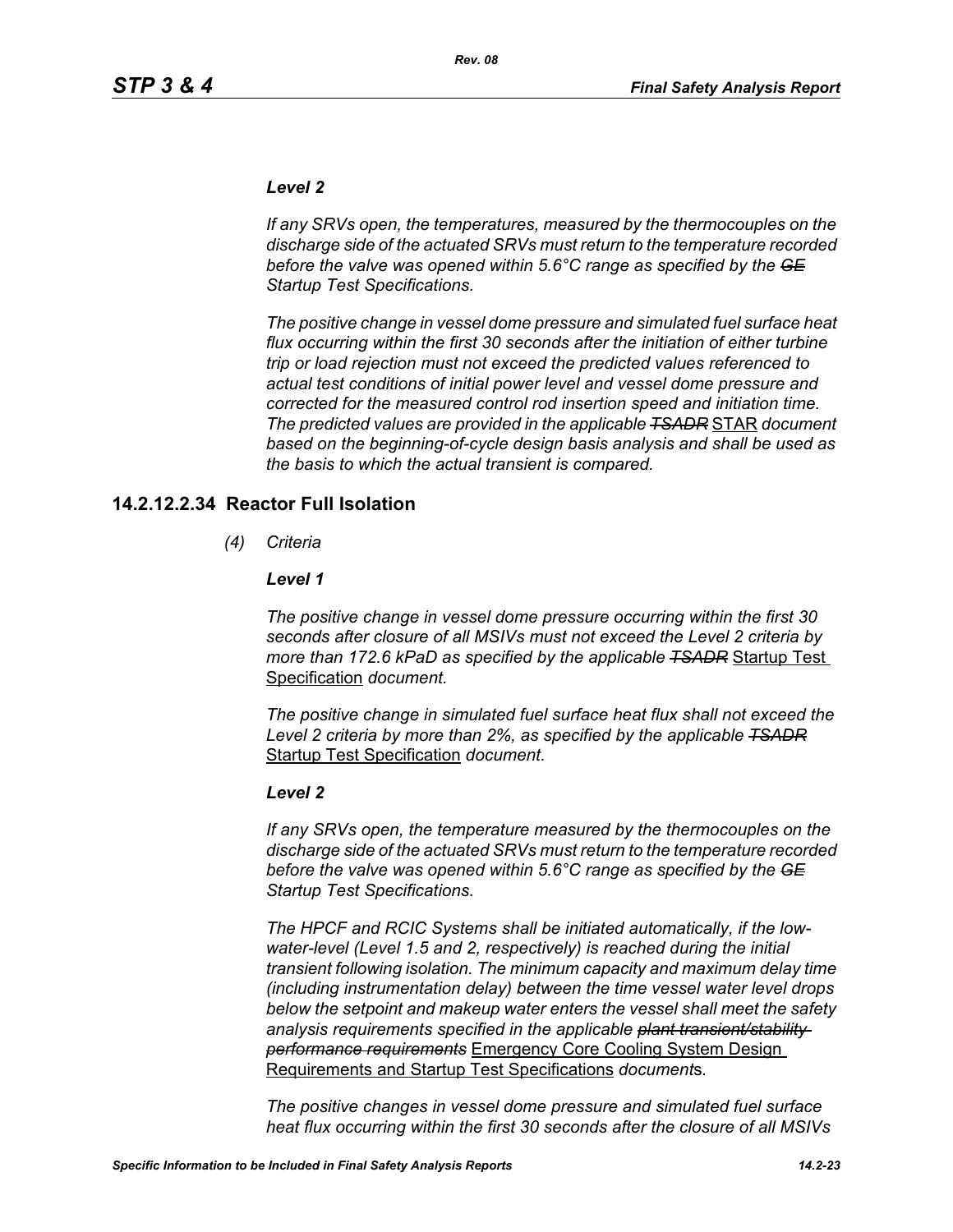*must not exceed the predicted values referenced to actual test conditions of initial power level and dome pressure and corrected for the measured control rod insertion speed and initiation time. The predicted values are provided in the applicable TSADR* STAR *document based on the beginning-of-cycle design basis and shall be used as the basis to which the actual transient is compared.*

## **14.2.13 COL License Information**

### **14.2.13.1 Other Testing**

The following site-specific supplement addresses COL License Information Item 14.1.

FSAR Section 14.2S provides the additional testing requirements for the following systems.

- (1) Electrical switchyard and equipment
- (2) Personnel monitors and radiation survey instruments
- (3) Site security equipment

There is no automatic dispatcher control system for STP 3 & 4.

#### **14.2.13.2 Test Procedures/Startup Administrative Manual**

The following site-specific supplement addresses COL License Information Item 14.2.

The Startup Administrative Manual document delineates the processes that will be used to administer the Initial Test Program at STP 3 & 4. These processes include:

- Conduct of the test program (Subsection 14.2.4)
- **Review, evaluation, and approval of test results**
- Methods for controlling pre-fuel load checks, initial fuel loading, pre-critical testing and initial criticality
- Test program schedule
- **Determinations of operability and availability of interfacing support systems** requirements

 Startup Test Specification document provides guidance for sequencing testing during the Startup Test Phase. This scoping document contains the following elements for the Startup Test Phase of the Initial Test program:

■ Testing objectives and acceptance criteria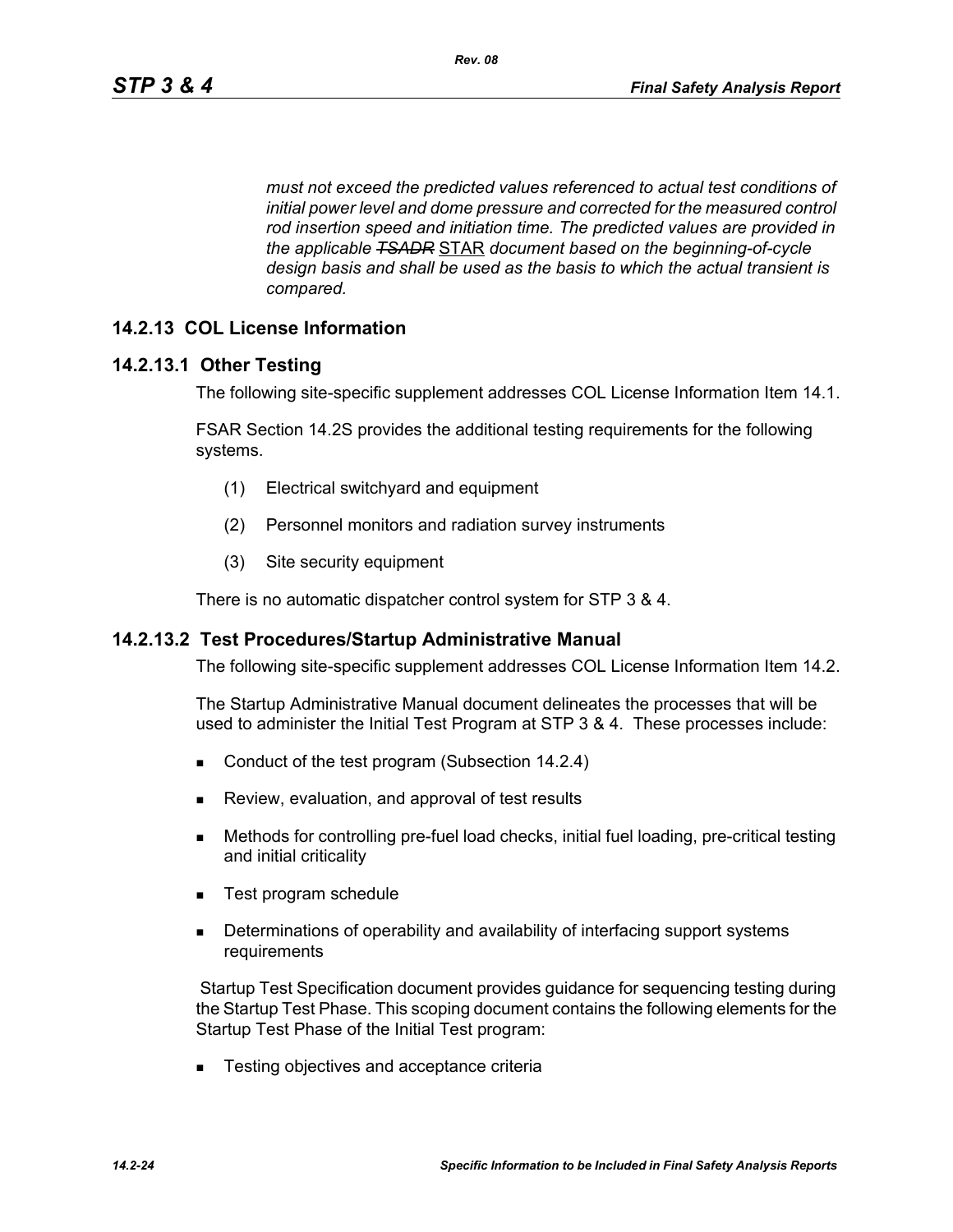- Plant operational conditions at which tests are to be conducted, testing methodologies to be utilized, specific data to be collected, and acceptable data reduction techniques.
- Reconciliation methods needed to account for test conditions, methods or results if testing is performed at conditions other than representative design operating conditions

Site-specific Preoperational and Startup Test Specifications, containing testing objectives and acceptance criteria, will be provided to the NRC at least 6 months prior to the start of the Initial Test Program. (COM 14.2-2) These scoping documents will delineate:

- Plant operational conditions at which tests are to be conducted, testing methodologies to be utilized, specific data to be collected, and acceptable data reduction techniques.
- Reconciliation methods needed to account for test conditions, methods or results if testing is performed at conditions other than representative design operating conditions.

Approved preoperational test procedures will be available for NRC review approximately 60 days prior to their intended use but no later than 60 days prior to fuel loading (Subsection 14.2.3). (COM 14.2-3)

Approved startup test procedures will be available for NRC review approximately 60 days prior to fuel loading (Subsection 14.2.3). (COM 14.2-4)